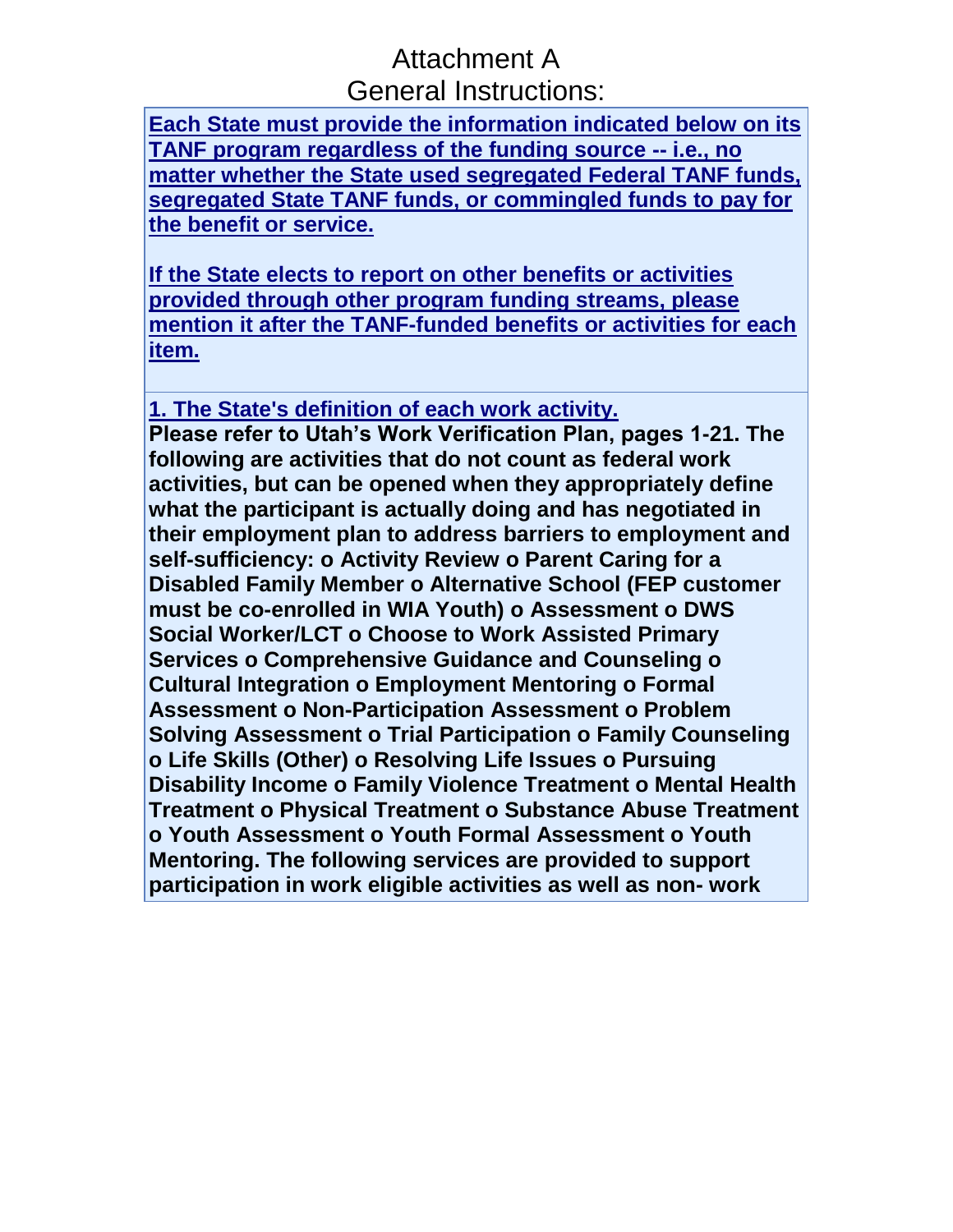**eligible activities: o Mental Health Services were provided to 3,852 TANF/FEP eligible individuals. These mental health services include full clinical evaluations and consultations during the activity review process and reaching time limits. Of this unduplicated number, 953 individuals were referred for clinical evaluations due to domestic violence related issues. Licensed clinical therapists also conduct strength-based group presentations at least once a week during our Work Success program. o Legal services provided to approximately 42 FEP customers o Various education and training projects serving approximately 3,187 individuals.**

**[2. A description of the transitional services provided to](javascript:alert()  [families no longer receiving assistance due to employment.](javascript:alert() (1) Case Management Extended Services may be provided to individuals for 24 months following a Family Employment Program case closure for employment or other reasons. This provides follow-up case management and support during the transition to employment, if applicable. Supportive services listed below may also be available. (2) Supportive Services may be approved to reduce recidivism with the provision that former recipients continue to participate in activities leading to increased family income. Supportive Services include: (a) Child Care: Individuals whose financial assistance is closed because of increased income, with a least one dollar of earned income in the household, can receive the first six months of child care after the financial case closure without having to pay any required out-of-pocket parent co-payment child care as long as there is an approved need for child care (b) Transitional Medicaid and Food Stamps: A household that has received Medicaid and has earned income above the Medicaid thresholds may be eligible for up to 24 months of transitional Medicaid. The household may also be categorically eligible for Food Stamps for 24 months.**

**[3. A description of how a State will reduce the amount of](javascript:alert()  [assistance payable to a family when an individual refuses to](javascript:alert()**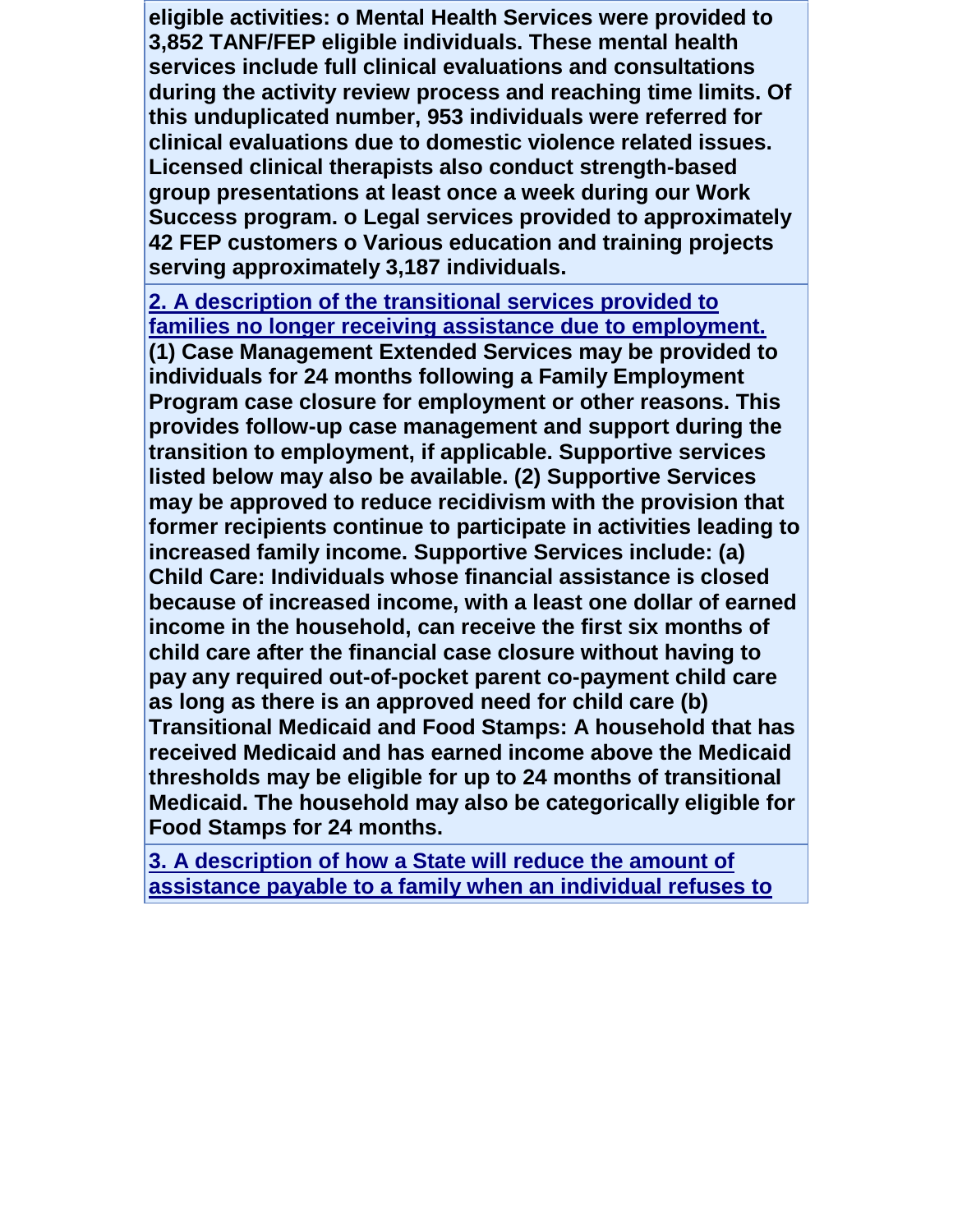**engage in work without good cause pursuant to 45 CFR 261.14 of this chapter.**

**When a FEP participant refuses to engage in work activities without reasonable cause, the Activity Review process is initiated. When it is discovered that a participant may not be participating in agreed upon activities, the goal is to engage them in participation activities so as to avoid case closure. Upon discovery of non-participation, the Activity Review service is opened on the employment plan for a minimum of seven days. A notice is mailed to the customer informing them that a sanction will occur if participation is not confirmed. If contact with the FEP participant is unsuccessful, the Non-Participation Assessment must be opened by the 10th calendar day of the month that the case is set to close. A supervisor must review the case, and if they agree with the decision, the case will be closed at the end of that month. Throughout the Activity Review process, contact with the customer is attempted and the goal is to re-engage the customer and avoid a sanction. If a sanction is applied, the case remains closed for one full month. In order to be considered for FEP after the one full month sanction, a new application is required and the eligibility process must occur. The participant will then need to meet with an employment counselor and complete a two-week trial participation. Upon successful completion of those elements, the case can be reopened.**

**[4. The average monthly number of payments for child care](javascript:alert()  [services made by the State through the use of disregards, by](javascript:alert()  [the following types of child care providers:](javascript:alert()**

 **[i. Licensed/regulated in-home child care:](javascript:alert() 1**

 **[ii. Licensed/regulated family child care:](javascript:alert() 2**

 **[iii. Licensed/regulated group home child care:](javascript:alert() 0**

 **[iv. Licensed/regulated center-based child care:](javascript:alert() 11**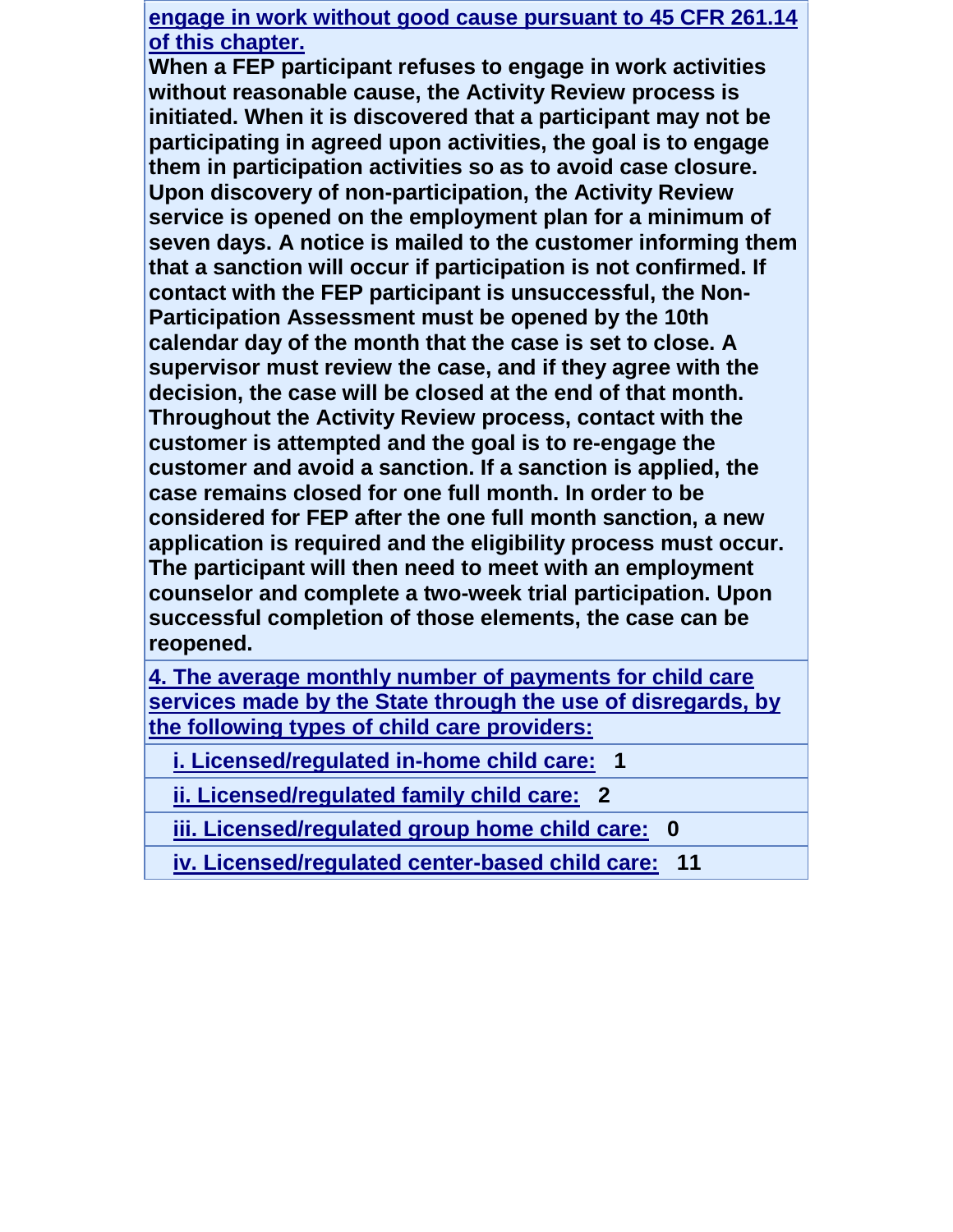**[v. Legally operating \(i.e., no license category available in](javascript:alert()  [State or locality\) in-home child care provided by a non](javascript:alert()[relative:](javascript:alert() 0**

 **vi. Legally operating [\(i.e., no license category available in](javascript:alert()  [State or locality\) in-home child care provided by a relative:](javascript:alert() 1**

 **[vii. Legally operating \(i.e., no license category available in](javascript:alert()  [State or locality\) family child care provided by a non](javascript:alert()[relative:](javascript:alert() 0**

 **[viii. Legally operating \(i.e., no license category available in](javascript:alert()  [State or locality\) family child care provided by a relative:](javascript:alert() 3**

 **[ix. Legally operating \(i.e., no license category available in](javascript:alert()  [State or locality\) group child care provided by a non](javascript:alert()[relative:](javascript:alert() 0**

 **[x. Legally operating \(i.e., no license category available in](javascript:alert()  [State or locality\) group child care provided by a](javascript:alert() relative: 0**

 **[xi. Legally operated \(i.e., no license category available in](javascript:alert()  [State or locality\) center-based child care.](javascript:alert() 1**

**[5. If the State has adopted the Family Violence Option and](javascript:alert()  [wants Federal recognition of its good cause domestic violence](javascript:alert()  [waivers under 45 CFR 260.50-58, then provide \(a\) a description](javascript:alert()  [of the strategies and procedures in place to ensure that](javascript:alert()  [victims of domestic violence receive appropriate alternative](javascript:alert()  [services and \(b\) an aggregate figure for the total number of](javascript:alert()  [good cause domestic waivers granted.](javascript:alert()**

**(a) See Utah's FFY 2012 TANF State Plan, Section 3, page 16. (b) Utah has not requested good cause domestic violence waivers so it does not have an aggregate figure for good cause domestic waivers granted. Utah has prepared to be eligible for such a request in the future by meeting the requirements for the Family Violence Option.**

**[6. A description of any nonrecurrent, short-term benefits \(as](javascript:alert()  [defined in 45 CFR 260.31\(b\)\(1\)\) provided, including:](javascript:alert()**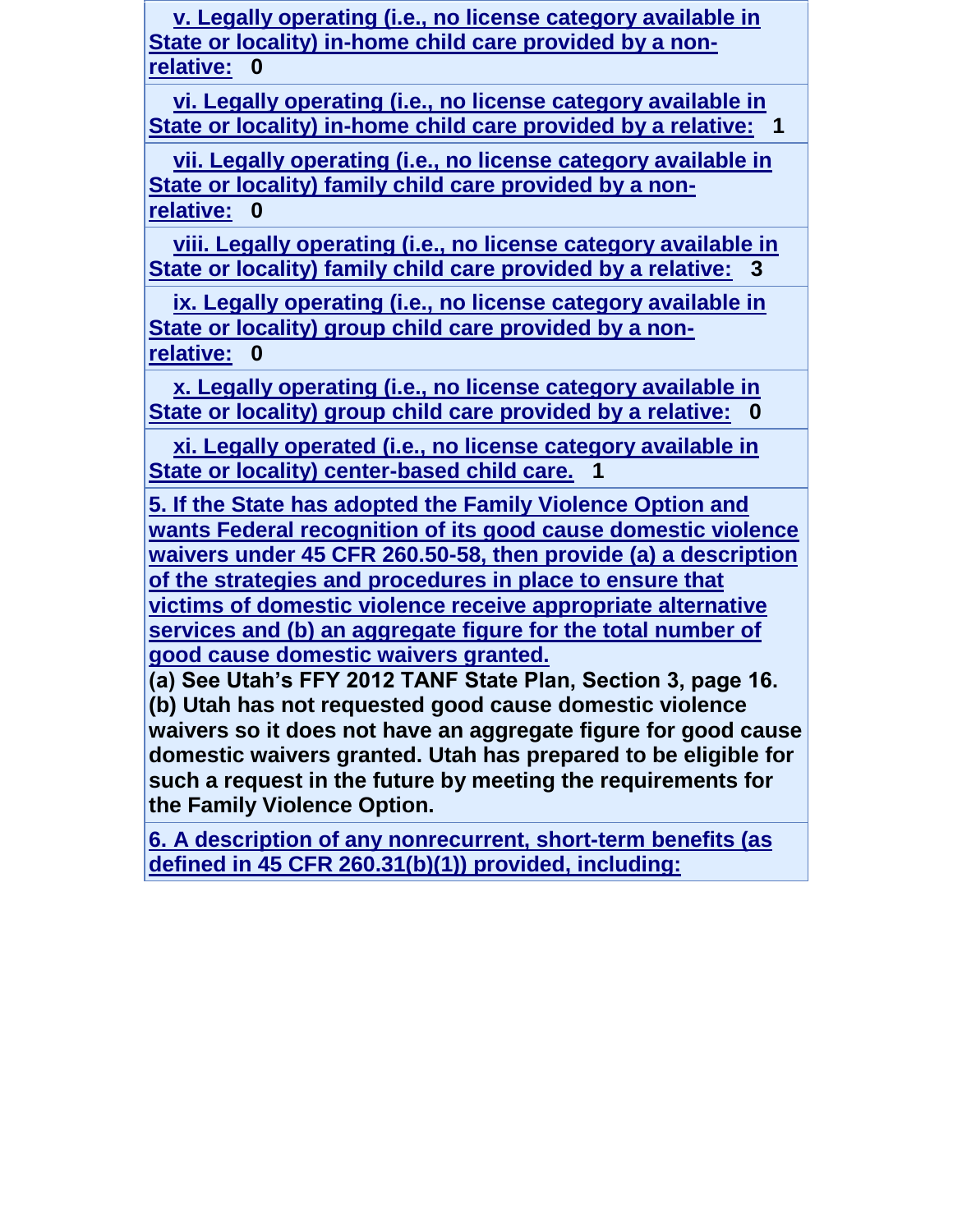**[i. The eligibility criteria associated with such benefits,](javascript:alert()  [including any restrictions on the amount, duration, or](javascript:alert()  [frequency of payments;](javascript:alert()**

 **[ii. Any policies that limit such payments to families that are](javascript:alert()  eligible for [TANF assistance or that have the effect of delaying](javascript:alert()  [or suspending a family's eligibility for assistance;](javascript:alert()**

 **[iii. Any procedures or activities developed under the TANF](javascript:alert()  [program to ensure that individuals diverted from assistance](javascript:alert()  [receive information about, referrals to, or access to other](javascript:alert()  [program benefits \(such as Medicaid and food stamps\) that](javascript:alert()  [might help them make the transition from welfare to work.](javascript:alert() Diversion:(i)A family must meet eligibility criteria for financial assistance.Funds are issued for nonrecurring, short-term assistance during a crisis or episode of need, when increased income that is expected to deter application for ongoing assistance is probable.This payment is equal to two and one half months of FEP payments.Y fund supportive services are also available to support success during and after the diversion period. (ii)A family must meet the following criteria in order to be eligible for a diversion payment.A)Demonstrate a need that cannot be met with current or anticipated family resources.B)Have a prospect of employment or another means of self-support within two months.C)Be eligible for a financial payment of at least one dollar of FEP.D)Must pass all eligibility and income tests.Other factors will be verified as needed.E)The applicant will not be required to do Duty of Support with ORS unless they request Medical Assistance for themselves.Child support received by the parent or ORS will belong to the family.ORS will not use child support to offset or reimburse the diversion payment.F) Once issued a Diversion payment, the family is ineligible for FEP during the Diversion month and for the two months following.If wishing to be considered for FEP after the Diversion payment, a new application will be required.(iii)Eligibility specialists review applications when a FEP case is denied, closed, or the family**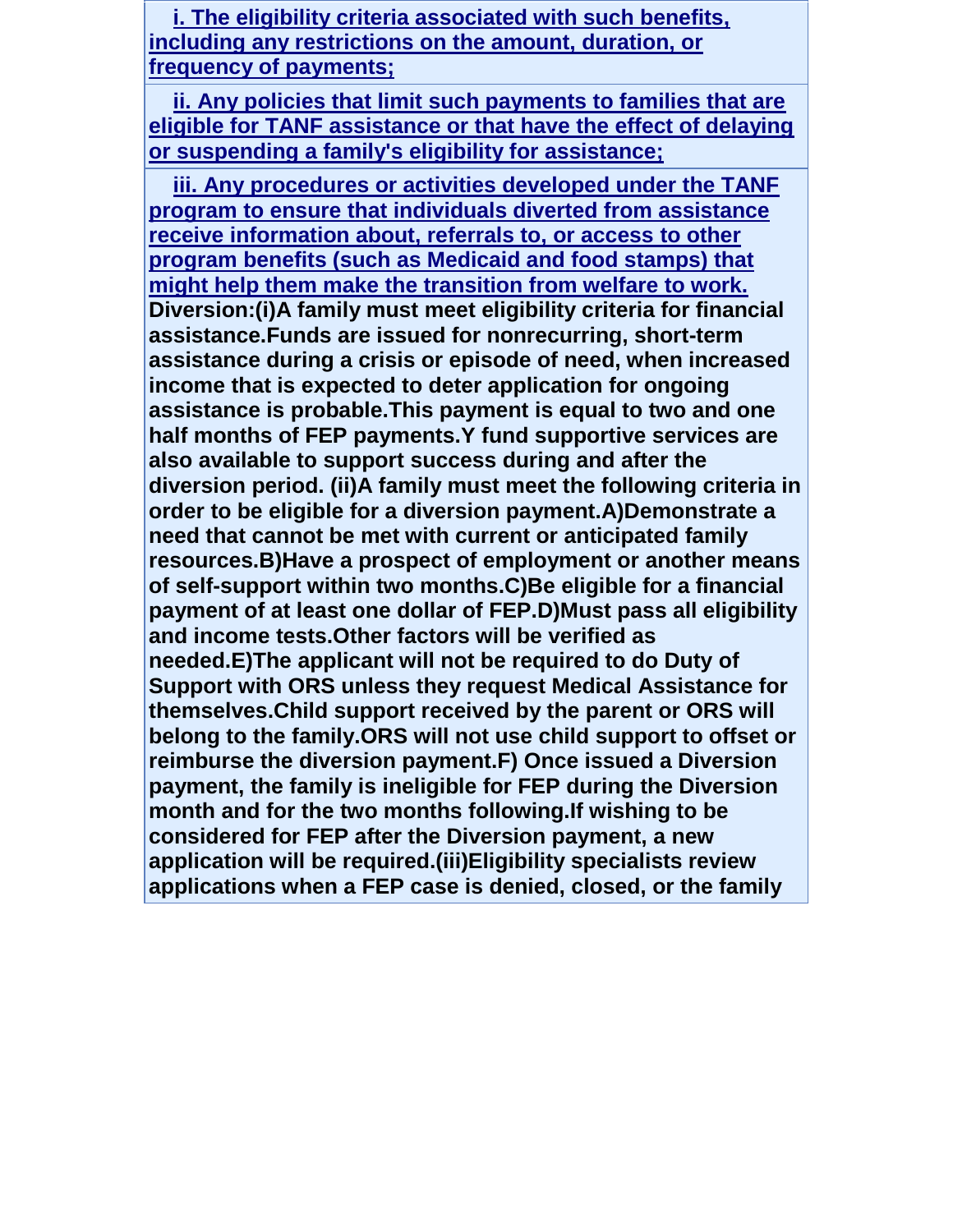**is approved for Diversion, to determine eligibility impact of closure on other open or requested programs. Additional resource information offered includes employment counseling, job seeker registration, employment support child care, and 211 – an information referral resource.Utah Back to Work Program Subsidized Employment Program:(i)Unemployment Insurance Claimant job seekers who:are receiving regular UI benefits and are otherwise eligible for the program(such as not having a work search deferment), meet citizenship or eligible non-citizen requirements, are the parent of and contributing to the financial support of at least one minor dependent child.Youth ages 18-24 who meet all other criteria listed in this paragraph but have no minor dependent children are eligible for the Utah Back to Work Youth UI program.(ii)Individuals have access to this program only one time. This does not limit their access to other TANF funded programs.(iii)Each participant receives information about, and referral and access to, other program benefits that might help them make the transition from being unemployed to work. Emergency Assistance (EA):(i),(ii),and(iii) See Utah's FFY 2012 TANF Plan, Amended August 1,2012 pgs. 8-10.Y Funds:(i)Y funds may be issued to a TANF FEP eligible individual for work and training related expenses, such as to alleviate circumstance(s) that impede the individual's ability to begin or continue employment, job search, training or education.There is not a limit to the amount of Y funds a customer may receive.However, payments greater than \$1,000 or totaling more than \$1,000 in a twelve-month period, must be staffed and approved by a supervisor. Y Funds may not be used as a reimbursement for normal living expenses such as rent or utilities, to repay overpayments of any kind, or pay for medical expenses.(ii)See Y Funds (i)(iii)See Diversion(iii)Rapid Re-Housing Services:(i)The purpose of these funds is to alleviate short-term crisis by helping homeless families obtain stable housing through deposit, utility assistance and rent**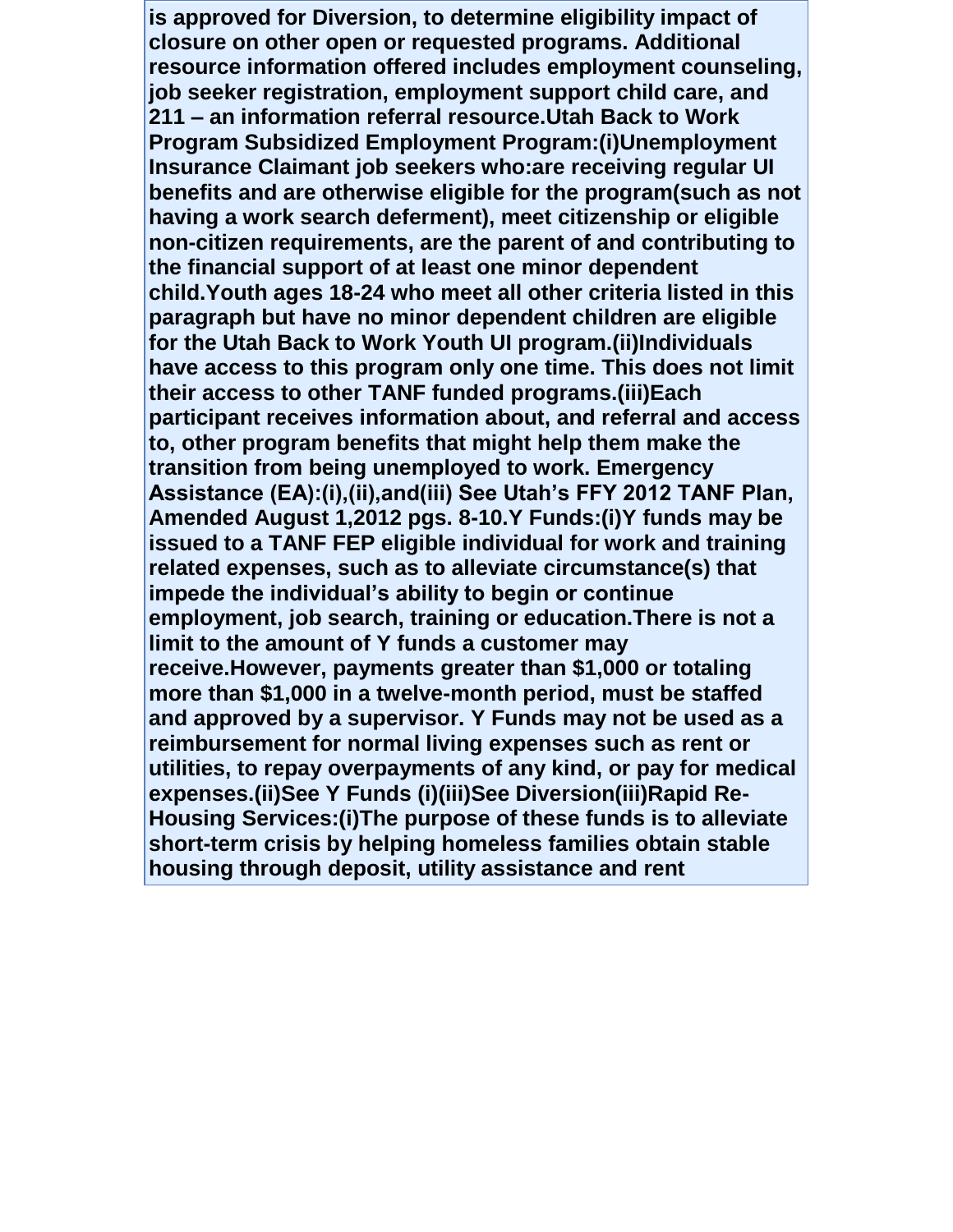**assistance.Short-term non-recurrent benefits may be provided for a maximum of four months in a year.For Rapid Re-Housing Services a homeless family is considered needy when:the family's household gross income does not exceed 200 percent of the federal poverty limit; they reside in Utah;and, they meet either U.S. citizenship status or an employment eligible noncitizen with status of permanent legal resident, refugee, conditional entrant or individuals granted political asylum.**

**[7. A description of the grievance procedures the State has](javascript:alert()  [established and is maintaining to resolve displacement](javascript:alert()  [complaints, pursuant to section 407\(f\)\(3\) of the Social Security](javascript:alert()  [Act. This description must include the name of the State](javascript:alert()  [agency with the lead responsibility for administering this](javascript:alert()  [provision and explanations of how the State has notified the](javascript:alert()  [public about these procedures and how an individual can](javascript:alert()  [register a complaint.](javascript:alert()**

**The Department of Workforce Services is the state agency with the lead responsibility for administering this provision. DWS customers can file complaints online by accessing our website: www.jobs.utah.gov, which provides information about connecting with their local Employment Center to resolve complaints as well as phone numbers and email access to state Customer Relations Specialists. This information and a description of our grievance procedures is also printed on every financial assistance application and posted in each EC. The EC Manager and Supervisor are familiar with the policies that must be adhered to. The fair hearing process is also identified in the State Administrative Rules. The Administrative Rules are posted on the Internet at www.rules.utah.gov.**

**[8. A summary of State programs and activities directed at the](javascript:alert()  [third and fourth statutory purposes of TANF \(as specified at 45](javascript:alert()  [CFR 260.20\(c\) and \(d\) of this chapter\).](javascript:alert()**

 **[a. Summarize below, the State programs and activities](javascript:alert()  [directed at preventing and reducing the incidence of out-of-](javascript:alert()**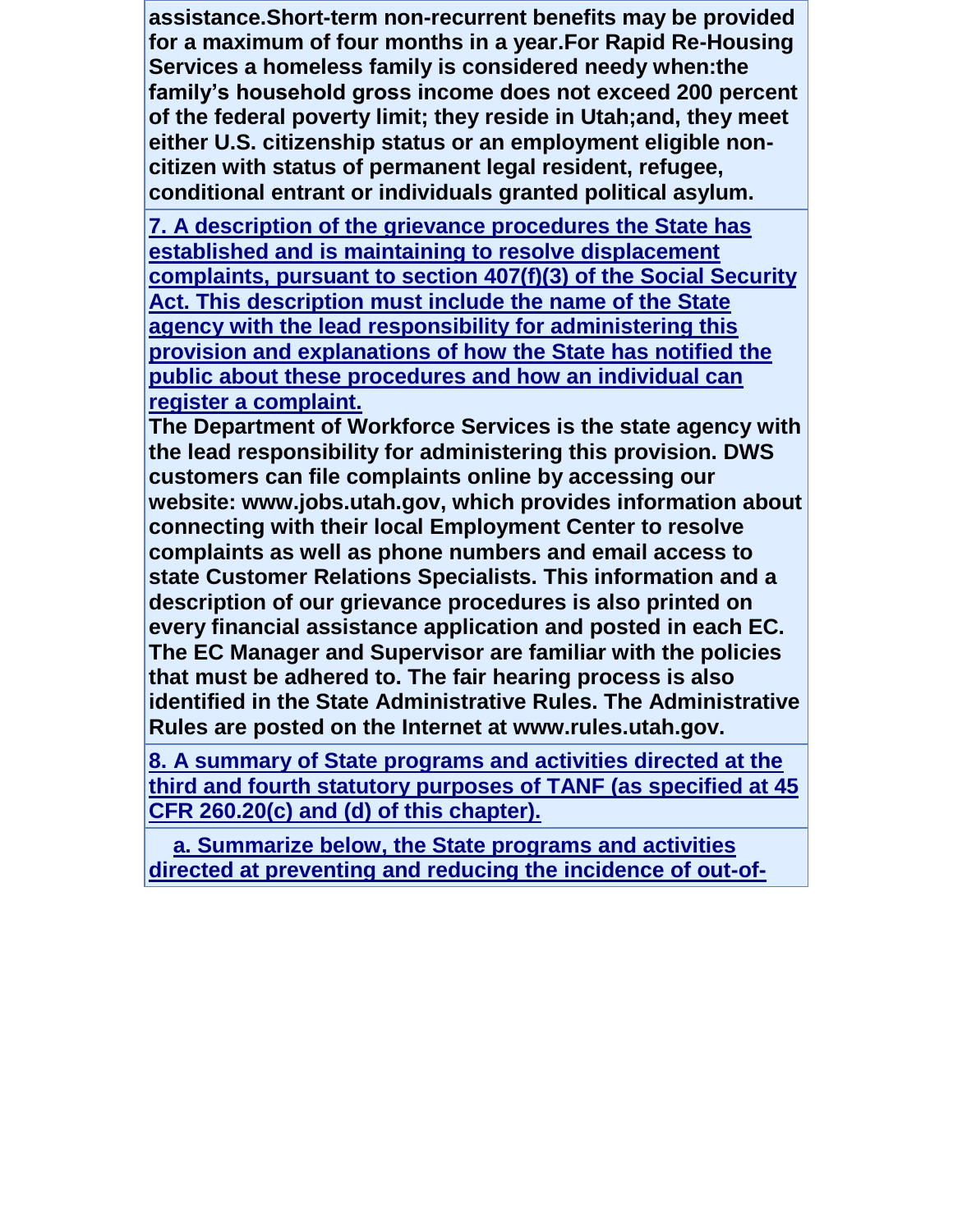**wedlock pregnancies and establishing annual numerical goals for preventing and reducing the incidence of these pregnancies (TANF purpose 3):**

**DWS provides out-of-wedlock pregnancy prevention services to target groups that will facilitate reduction of the rate of out of wedlock pregnancies. Efforts to achieve a reduction rate goal of 2 percent annually include a wide variety of programs and activities listed below: • Out of school time education outreach programs for teens to take a youth development approach to out-of-wedlock pregnancy prevention. These programs teach male and female students, focusing on seven prevention components: career exploration, healthy body/healthy lifestyles, financial literacy, healthy interpersonal relationships, prevention of tobacco/drug/alcohol abuse, prevention of violence/gang affiliation, and prevention of pregnancy/sexually transmitted infections (STI). The program materials promote self-esteem, character building, life skills development, leadership skill building, the benefits of employment, career planning, smart choices, peer support groups, strategies to improve academic and social outcomes, and the importance of high school or GED completion. These programs also facilitate the formation of secure, stable relationships with caring adults, and provide prevention and intervention learning opportunities that are culturally and linguistically responsive to the needs of youth. As many as 9,955 youth between the ages of 12 and 18 participated in after school programs focused on prevention, at 56 after school sites. Additionally, 12,390 youth between the ages of 6 and 11 participated in after school programs focused on prevention at 109 after school sites. Statutory rape law and reporting information was presented to administrators, site coordinators and staff. This information is used to educate after school staff who inform youth in their programs. • Baby Watch Early Intervention Services offers assessment services and access to a network of services for families with children up to age**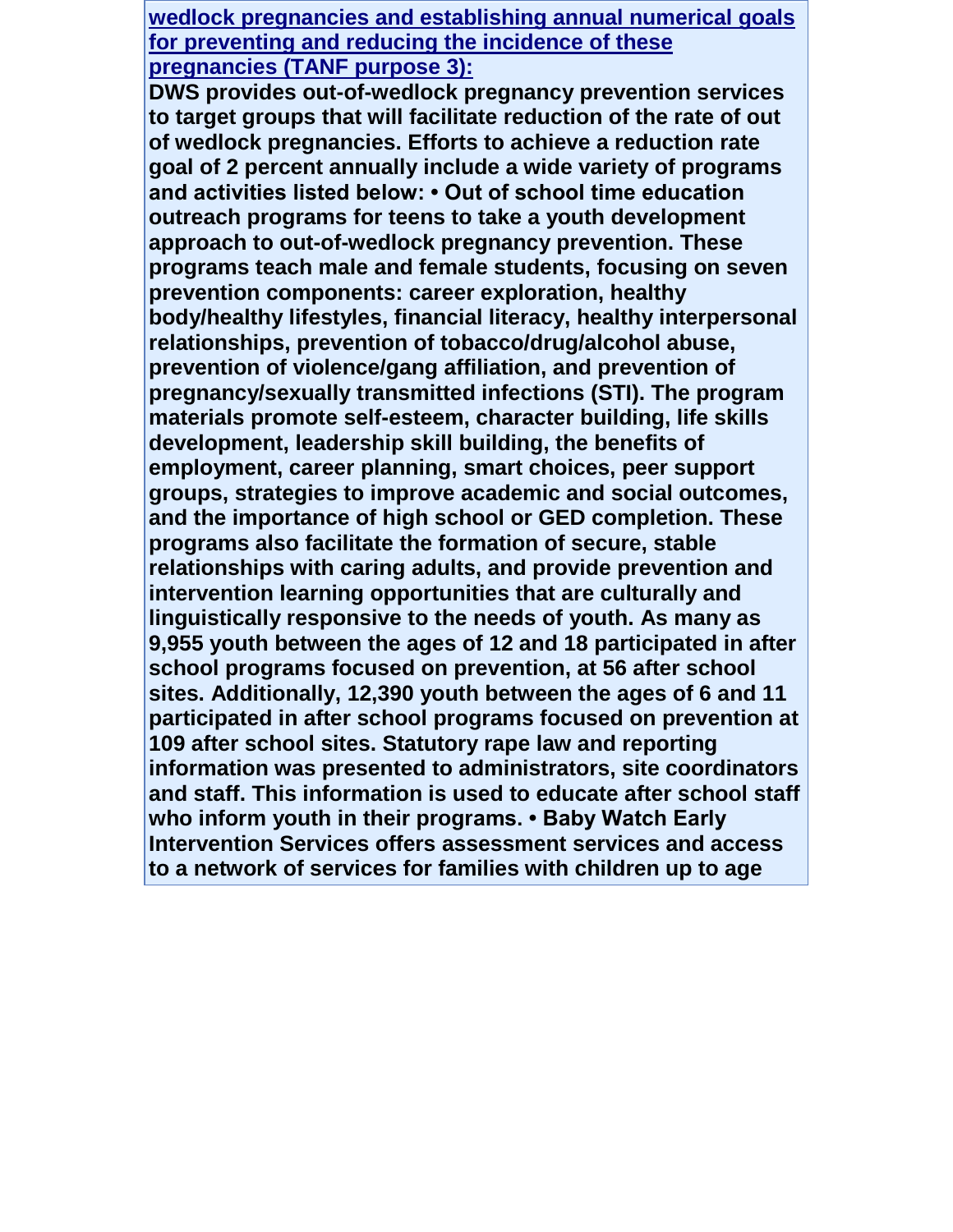**three with developmental delays or disabilities. • Social and Humanitarian Services, the social services program, includes volunteers who provide services to needy families including employment resources; teaching family relationships, marriage and parenting classes; handling pregnancy classes, and adoption hot lines. Emergency response volunteers also assist with the production of kits for humanitarian distribution and other emergency response/clean-up efforts. • Juvenile Justice Programs, including but not limited to: Receiving Centers: locations for local law enforcement to take youth after arrest for status offenses or delinquent acts that do not meet the Detention Admission Guidelines; 24-hour crisis counseling and 60-day individual and family counseling to keep the family together and keep the youth from entering the juvenile justice system; Observation and Assessment: provides comprehensive evaluation and assessment for psychological, behavioral, social, educational, and physical issues to determine the youth's need for services. These program services have been successful in supporting Utah's status as one of the states leading the nation in low percentages of live births to unmarried mothers. According to Utah Vital Statistics Data, Utah's percent of out-of-wedlock births for FFY 2010 (the last year the data is available) is 19 percent. • Back to Work UI Youth Subsidized Employment provides an opportunity for youth ages 18 to 24 who are receiving Utah Unemployment Insurance benefits to receive a wage subsidy of up to \$2,000 when hired by an eligible employer. Between October 1, 2011 and September 30, 2012, 3,058 Youth UI claimants enrolled in the program and 706 of those enrolled were eligible for and authorized the full subsidy, paid directly to the employer.**

 **[b. Summarize below, the State programs and activities](javascript:alert()  [directed at encouraging the formation and maintenance of two](javascript:alert()[parent families \(TANF purpose 4\):](javascript:alert()**

**•The Utah Healthy Marriage Initiative focuses on helping people form and sustain a healthy and enduring marriage by**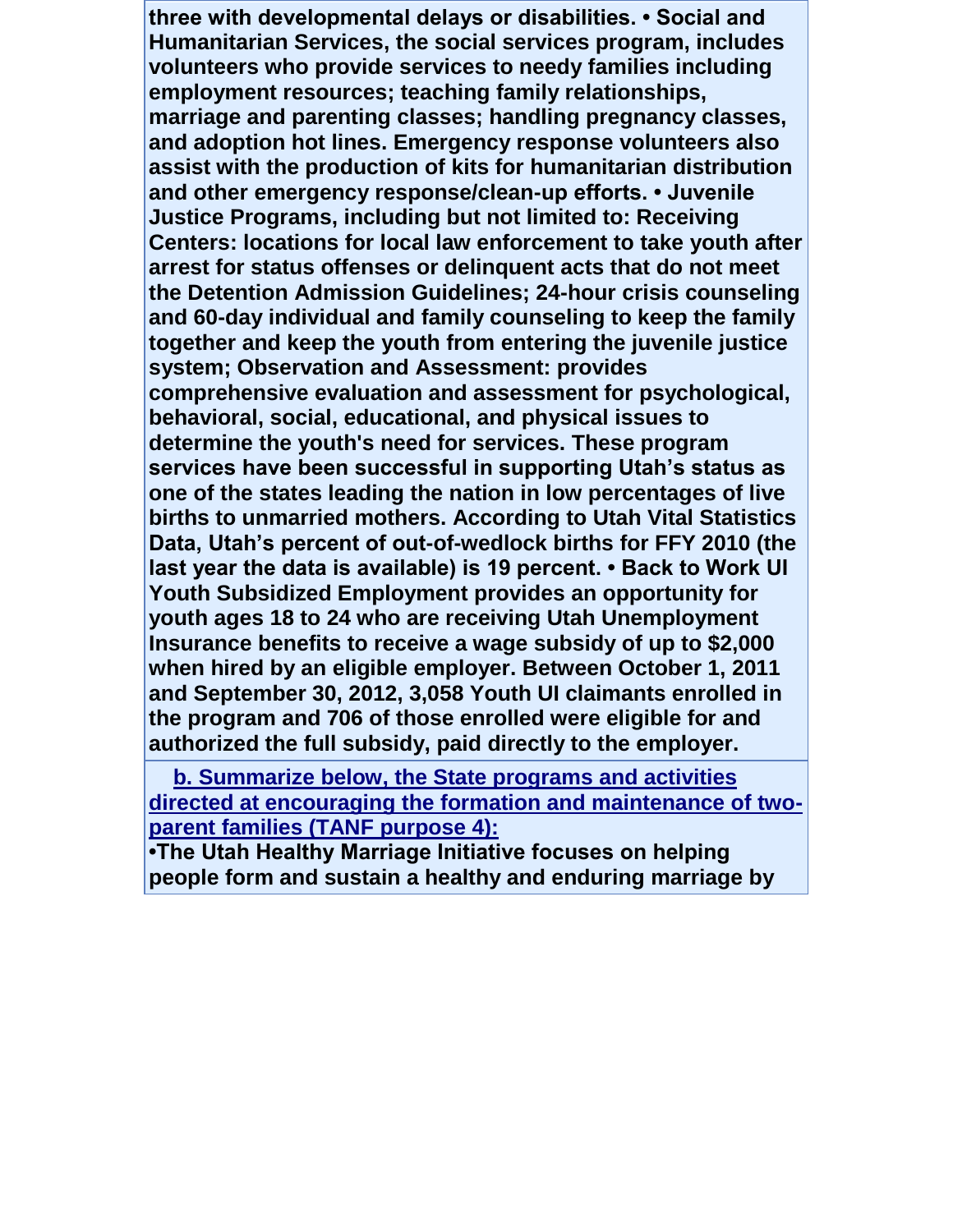**promoting/providing marriage education services, resources, and training. Building service capacity throughout the state has been a primary goal. The website,** 

**www.StrongerMarriage.org, provides a statewide reach with free on-line marriage courses, a free course for new parents, and other researched information and resources. Social media (Facebook & Twitter) is also utilized as part of an ongoing media campaign. The initiative distributes a healthy marriage booklet to teachers and students of the high school course, "Adult Roles and Financial Literacy" to use as a supplement reaching more than 9,000 high school seniors. A couples' counseling training seminar is conducted annually for professional and faith-based counselors and family life educators. A healthy marriage conference or other activities for the general public is held in several counties during Marriage Week USA. In addition, 19 of Utah's 29 counties have local community relationship education services funded by the initiative.In FFY12, the Utah Healthy Marriage Initiative reached approximately 532,820 individuals. 381,080 attended a Healthy Marriage Initiative class, conference, event or received printed healthy marriage information. As many as 321 professional and faith-based counselors and family life educators attended a couples counseling training seminar. Approximately 23,000 people received the Utah Marriage Handbook with their marriage license. StrongerMarriage.org received 119,419 visits (average 9,952 visits/month). More than 9,000 high school seniors received the Utah Marriage Handbook in their Adult Roles and Financial Literacy class. •Through the social services program, volunteers provide services to needy families including: employment resources; teaching family relationships, marriage, and parenting classes; handling pregnancy classes, and adoption hotlines. Emergency response volunteers also assist with the production of kits for humanitarian distribution and other emergency response/clean-up efforts. •CASA is a volunteer organization**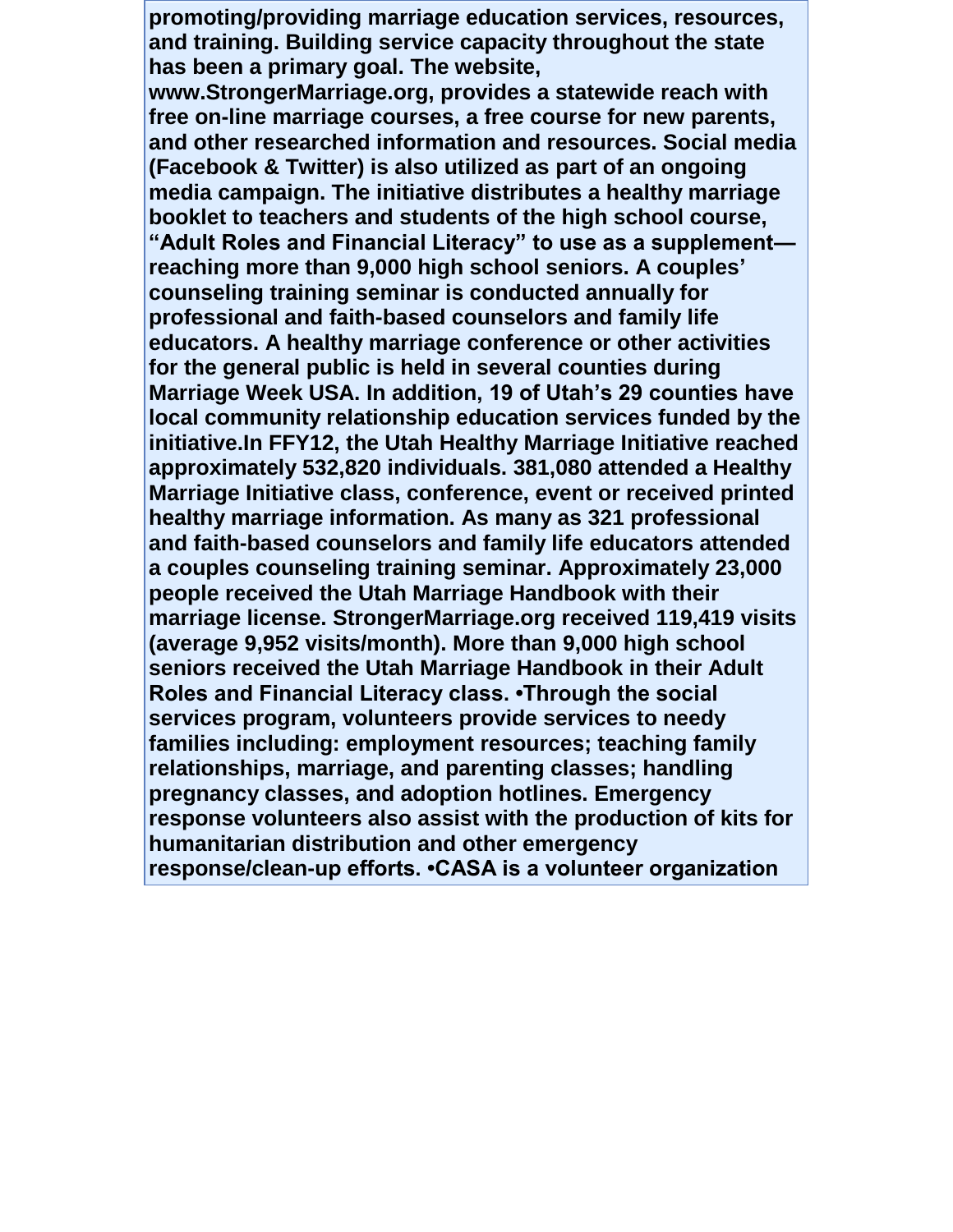**that empowers everyday citizens with the ability to transform the lives of vulnerable children. Volunteers advocate for the best interests of abused and neglected children. In Utah, CASA works in partnership with the Office of the Guardian ad Litem.**

**[9. An estimate of the total number of individuals who have](javascript:alert()  [participated in subsidized employment under §261.30\(b\) or \(c\)](javascript:alert()  [of this chapter.](javascript:alert() 45**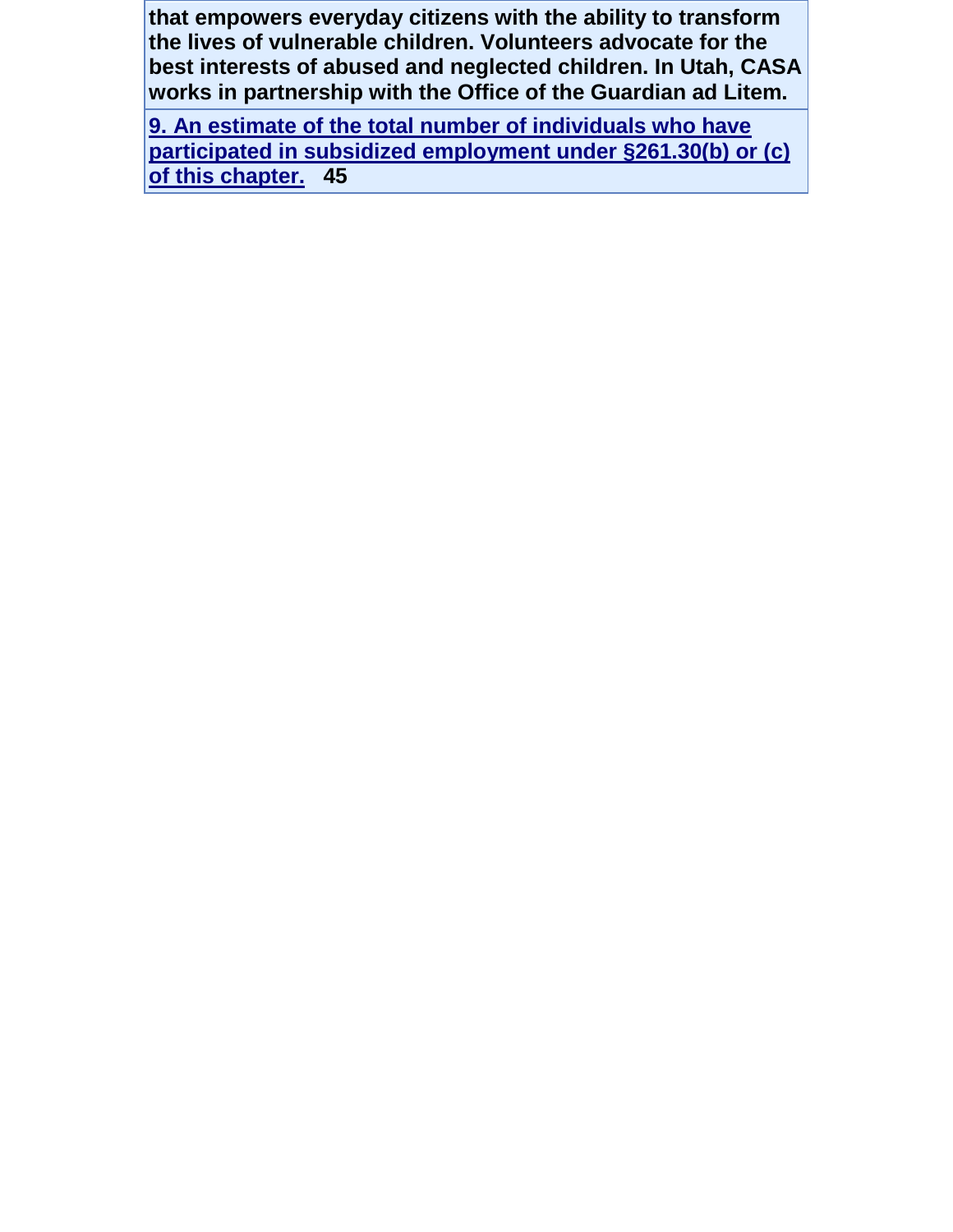## Attachment B 0 Family Employment Program (FEP) and Family Employment Program Two Parent (FEP-TP) Grantee Information

**[State](javascript:alert() UTAH [Fiscal Year](javascript:alert() 2012**

Program Information

**[Provide the following information for EACH PROGRAM](javascript:alert()  [\(according to the nature of the benefit or service provided\) for](javascript:alert()  [which the State claims MOE expenditures. Complete and](javascript:alert()  [submit this report in accordance with the attached](javascript:alert()  [instructions.](javascript:alert()**

**1. Name of Benefit or Service Program:**

**Family Employment Program (FEP) and Family Employment Program Two Parent (FEP-TP)**

**[2. Description of the Major Program Benefits, Services, and](javascript:alert()  [Activities:](javascript:alert()**

**FEP and FEP-TP provide cash assistance to qualifying single or incapacitated two parent families. Case management services may also be provided to eligible able-bodied twoparent families (FEP-TP). Major benefits and services include: cash payments, case management, food stamps, Medicaid or other medical programs, training services, treatment services, and any necessary child care needed for participation in employment plan activities. An assessment is completed for each customer and the customer's interests, skills, and abilities needed to obtain employment are considered. An employment plan is then developed based on the assessment and specific activities are negotiated with the customer. Activities may address barriers that prevent a customer from**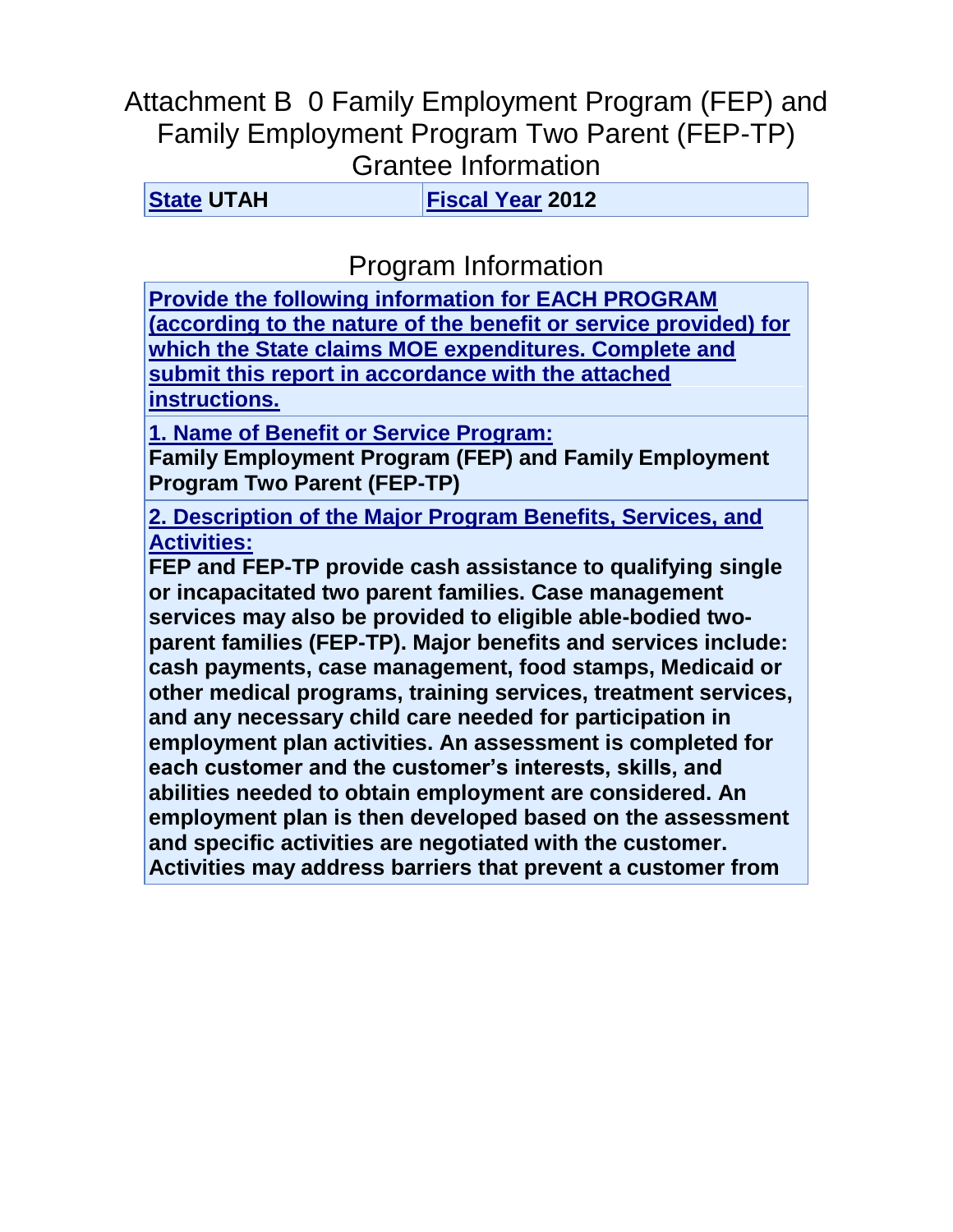**obtaining employment or participating in federal work activities. Activities may also include domestic violence, substance abuse, or mental health counseling, workshops, training, on the job training, etc. Employment counselors monitor customer progress and participation in agreed upon activities. Supportive services are provided to customers while they participate in plan activities. Supportive services may continue after the family stops receiving cash assistance. FEP and FEP-TP applicants are required to complete a substance abuse screening questionnaire do determine the likelihood of a substance use disorder involving the misuse of a controlled substance. Upon completion of the substance abuse screening questionnaire and the approval of FEP or FEP-TP, those who are determined likely to have substance use disorders are required to complete a drug test. Customers who test positive for a controlled substance on a drug test are required to complete treatment as an activity for FEP or FEP-TP. Failure to complete a drug test or participate in mandatory substance abuse treatment will result in a three-month sanction for the first occurrence, and a twelve month sanction for any subsequent occurrence in a twelve month period.**

#### **[3. Purpose\(s\) of Benefit or Service Program:](javascript:alert()**

**The purpose of FEP and FEP-TP is to provide temporary cash assistance and other supported services until a customer can obtain employment or other income that results in selfreliance. This relates TANF purposes (a) Provide assistance to needy families so that children may be cared for in their own homes or in the homes of relatives, and (b) End the dependence of needy parents on government benefits by promoting job preparation, work, and marriage (at section 401 of the Social Security Act and 45 CFR 260.20 of the TANF regulations).**

**[4. Program Type. \(Check one\)](javascript:alert()**

**TANF State**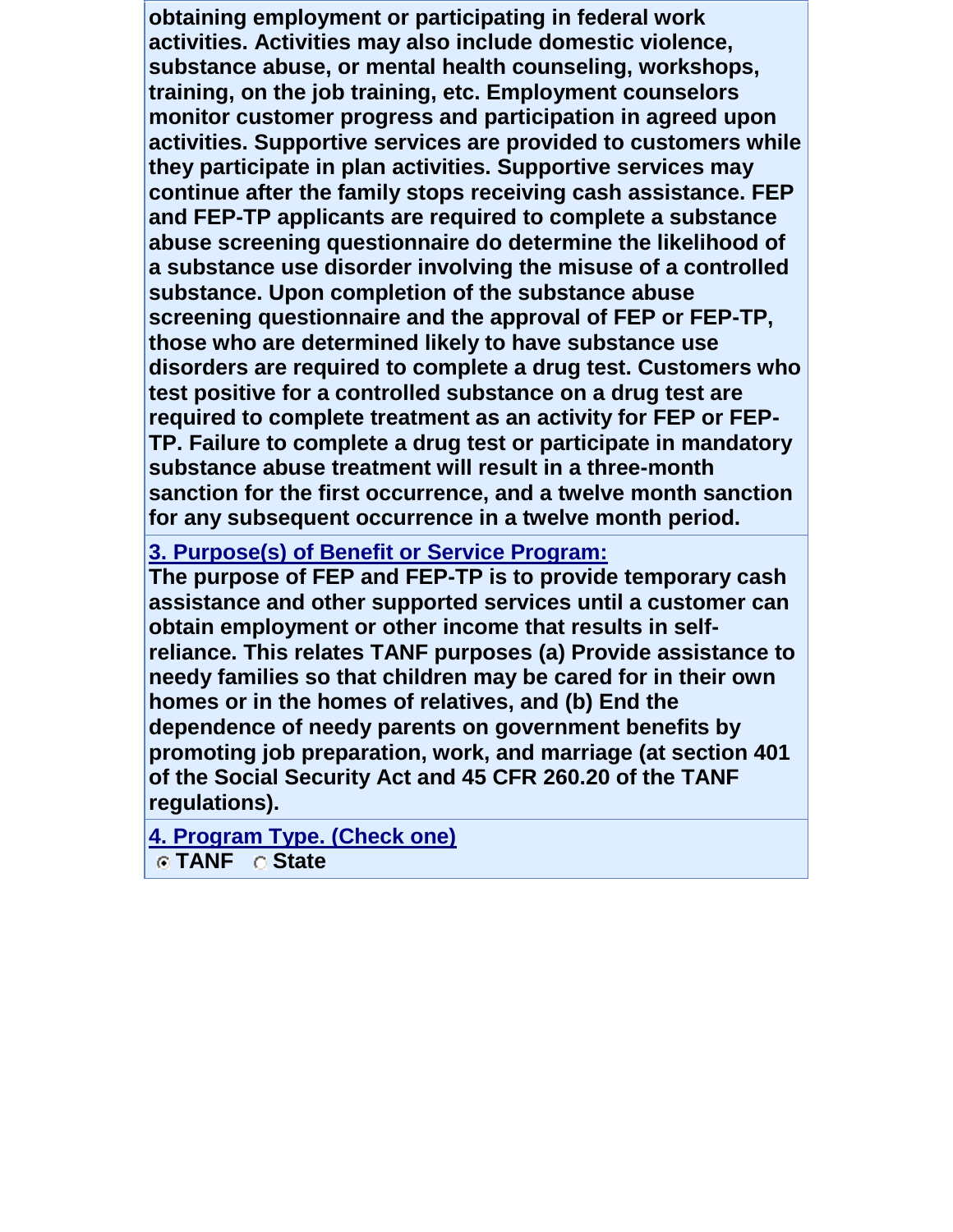**5. Description of Work Activities (Complete only if this program is a separate State program):**

**For a description of FEP and FEP-TP work activities please refer to Utah's Work Verification Plan, pages 1-22. Utah requires universal participation so all individuals served by these programs are required to participate in work activities appropriate for their individual circumstances and negotiated in their employment plans. FEP-TP is a pay after performance program, and activities are focused on obtaining employment as soon as possible.**

**[6. Total State Expenditures for the Program for the Fiscal](javascript:alert()  [Year:](javascript:alert() \$4,750,690**

**7. Total State MOE Expenditures under the Program for the Fiscal Year: \$6,738,722**

**8. Total Number of Families Served under the Program with MOE Funds: 273**

 **This last figure represents (Check one):**

**The average monthly total for the fiscal year. The total served over the fiscal year.** 

**9. Financial Eligibility Criteria for Receiving MOE-funded Program Benefits or Services:**

**See Utah's FFY 2012 TANF State Plan, Section 2 – Needy Families, Family Employment Program, pages 4-7. FEP-TP follows the same eligibility criteria as FEP.**

**[10. Prior Program Authorization: Was this program authorized](javascript:alert()  [and allowable under prior law? \(Check one\)](javascript:alert()**

**Yes No** 

**[11. Total Program Expenditures in FY 1995 \(NOTE: Provide](javascript:alert()  [only if response on question 10 is No\):](javascript:alert()** $\mathbb{D}$  \$0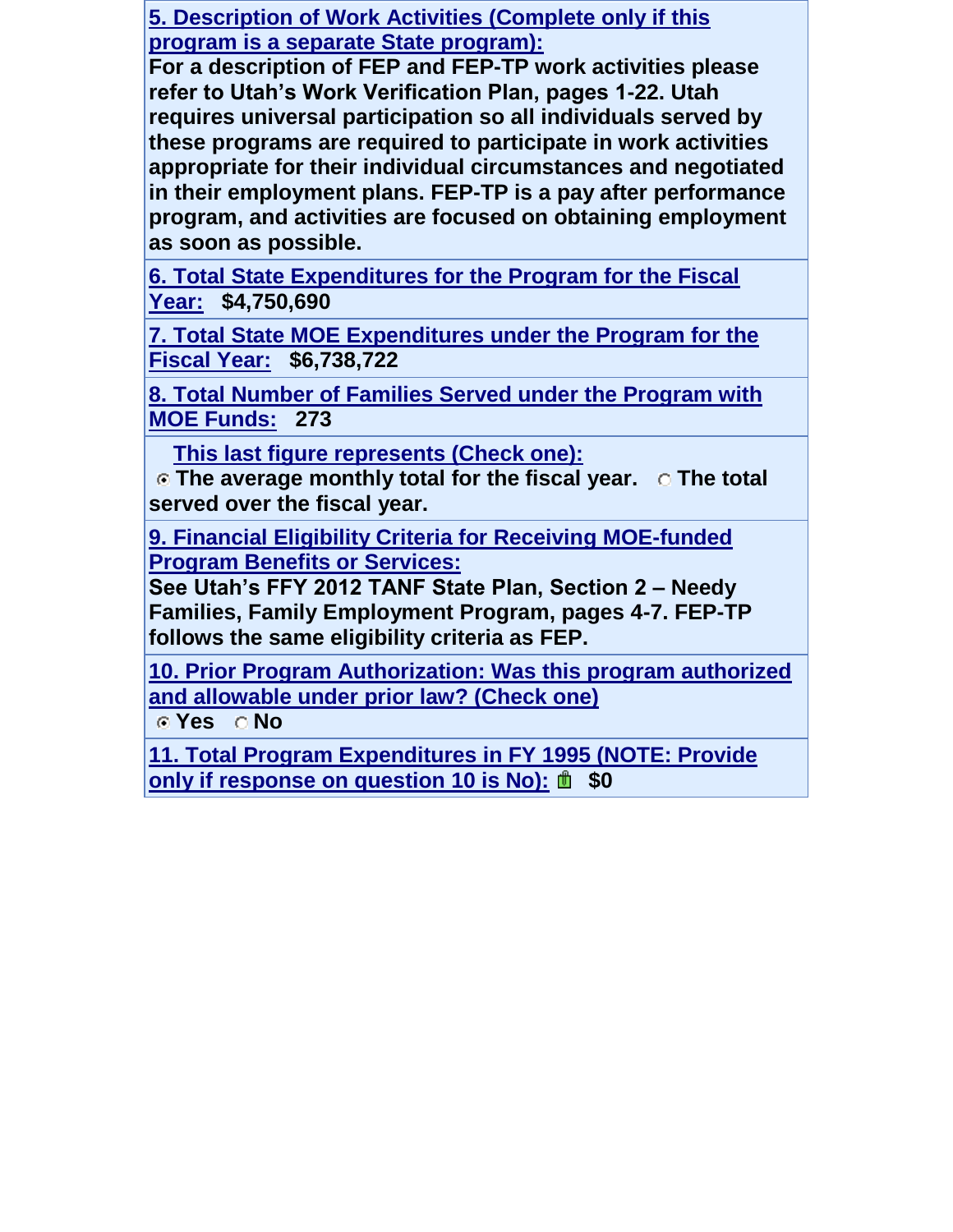## Attachment B 1 Assistance for Legal Immigrants Grantee Information

**[State](javascript:alert() UTAH [Fiscal Year](javascript:alert() 2012**

Program Information

**[Provide the following information for EACH PROGRAM](javascript:alert()  [\(according to the nature of the benefit or service provided\) for](javascript:alert()  [which the State claims MOE expenditures. Complete and](javascript:alert()  [submit this report in accordance with the attached](javascript:alert()  [instructions.](javascript:alert()**

**1. Name of Benefit or Service Program: Assistance for Legal Immigrants**

**[2. Description of the Major Program Benefits, Services, and](javascript:alert()  [Activities:](javascript:alert()**

**Assistance for Legal Immigrants Refer to 1a. The family must have a dependent child who is either a U.S. citizen (this includes customers who have been naturalized) or an alien who is lawfully admitted to reside permanently in the U.S. Aliens granted legal temporary or legal permanent status under the 1986 Immigration Reform and Control Act are not eligible for TANF funding for five years from their adjustment date.**

**[3. Purpose\(s\) of Benefit or Service Program:](javascript:alert() Assistance for Legal Immigrants. See Attachment B0: 3a**

**[4. Program Type. \(Check one\)](javascript:alert()**

**TANF State** 

**5. Description of Work Activities (Complete only if this program is a separate State program):**

**Assistance for Legal Immigrants. See Attachment B0: 5a**

**[6. Total State Expenditures for the Program for the Fiscal](javascript:alert()**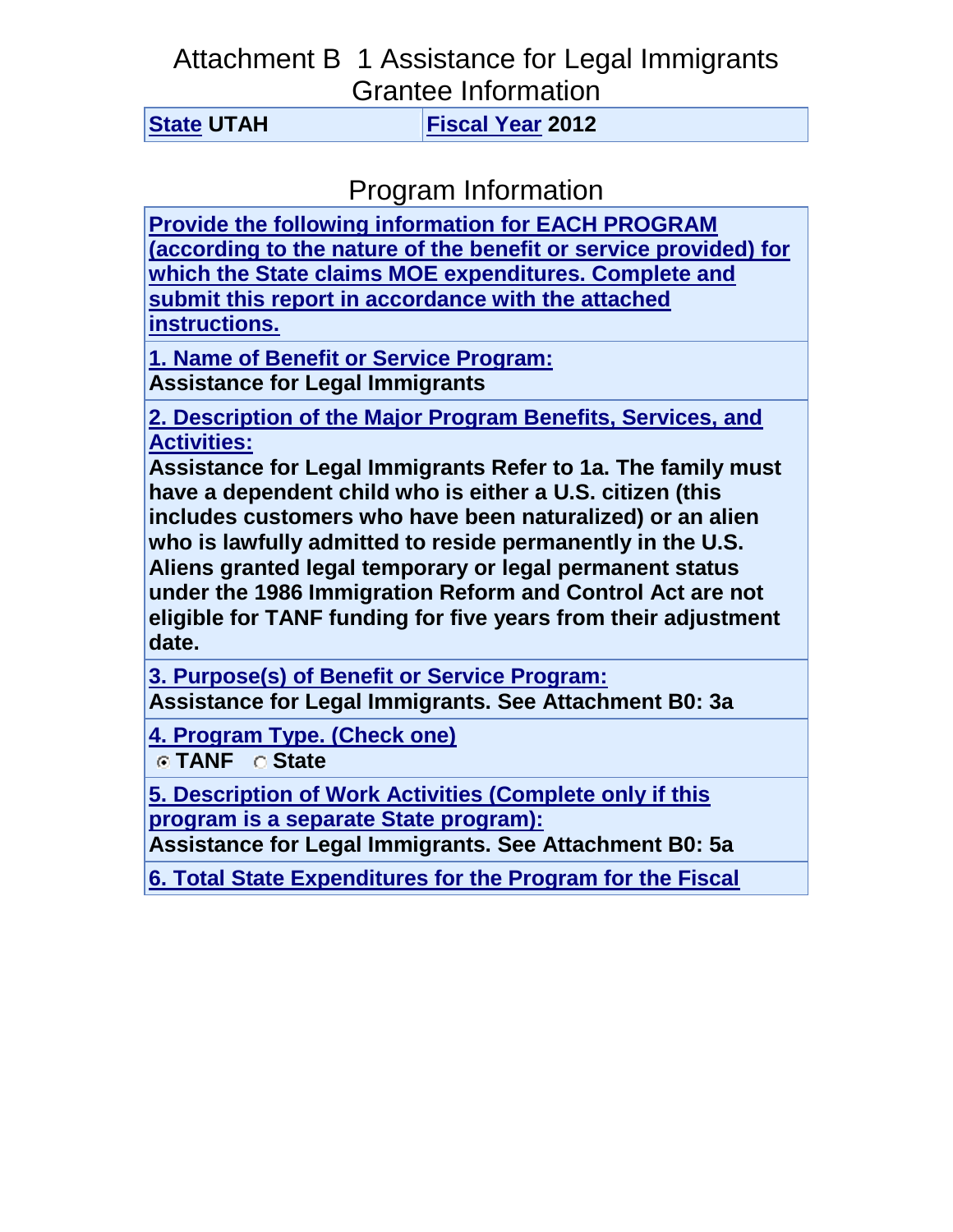**Year: \$3,783**

**7. Total State MOE Expenditures under the Program for the Fiscal Year: \$3,783**

**8. Total Number of Families Served under the Program with MOE Funds: 1**

 **This last figure represents (Check one):**

**The average monthly total for the fiscal year. The total served over the fiscal year.** 

**9. Financial Eligibility Criteria for Receiving MOE-funded Program Benefits or Services:**

**See Utah's FFY 2012 TANF State Plan, Section 2 – Needy Families, Family Employment Program, page 5-7.**

**[10. Prior Program Authorization: Was this program authorized](javascript:alert()  [and allowable under prior law? \(Check one\)](javascript:alert()**

**Yes No** 

**[11. Total Program Expenditures in FY 1995 \(NOTE: Provide](javascript:alert()  [only if response on question 10 is No\):](javascript:alert() \$0**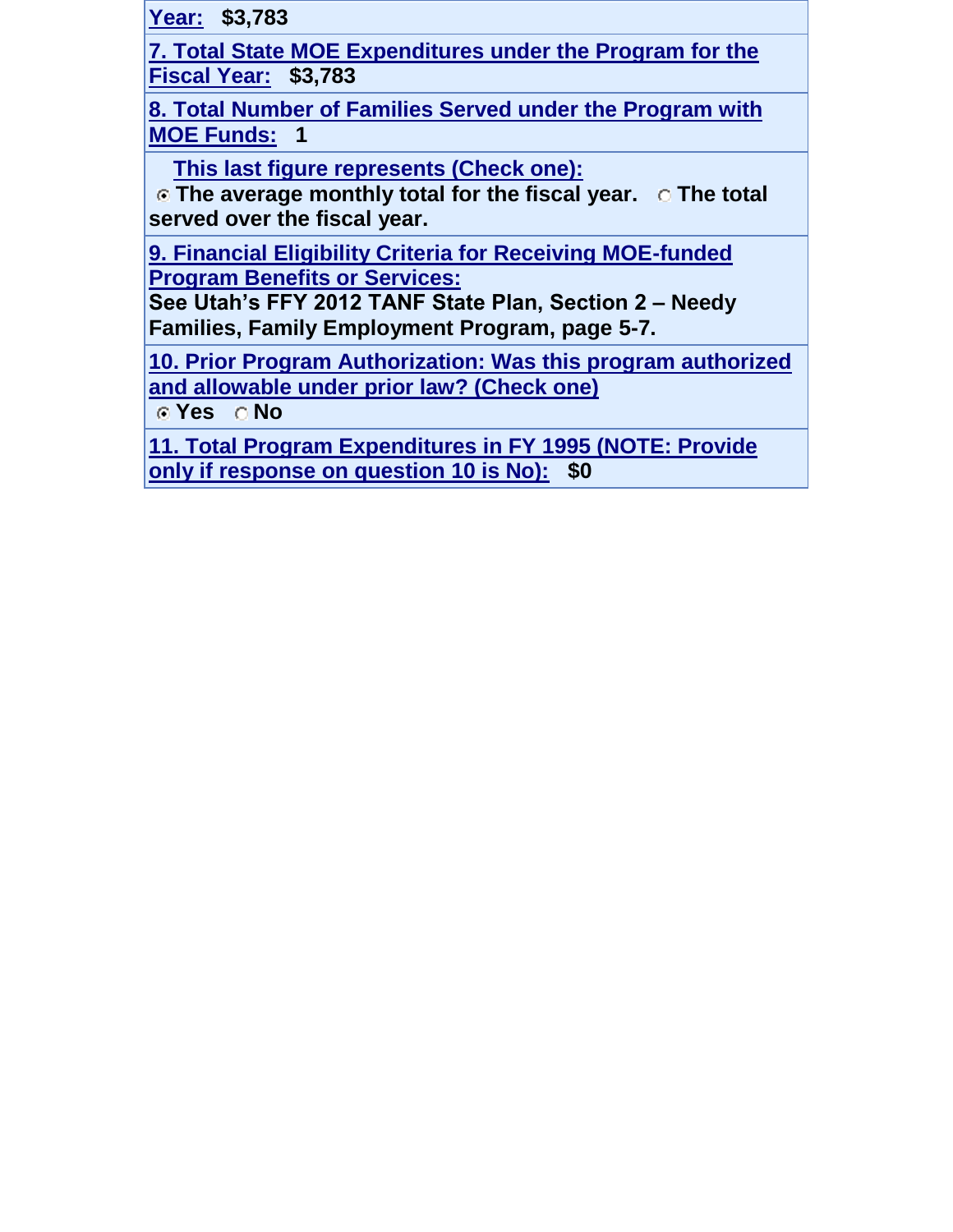### Attachment B 2 Transitional Cash Assistance (TCA) Grantee Information

**[State](javascript:alert() UTAH [Fiscal Year](javascript:alert() 2012**

Program Information

**[Provide the following information for EACH PROGRAM](javascript:alert()  [\(according to the nature of the benefit or service provided\) for](javascript:alert()  [which the State claims MOE expenditures. Complete and](javascript:alert()  [submit this report in accordance with the attached](javascript:alert()  [instructions.](javascript:alert()**

**1. Name of Benefit or Service Program: Transitional Cash Assistance (TCA)**

**[2. Description of the Major Program Benefits, Services, and](javascript:alert()  [Activities:](javascript:alert()**

**TCA is a support program that may be provided to families whose financial case closes because their income exceeds the limit for their household size. The countable earned income must exceed any countable unearned income. This support includes two additional months of full cash benefits and a third month of half the benefit amount. Case management continues for six months after the financial benefit closes and is optional for an additional 18 months. Support services may include Food Stamps, discretionary funds, Medicaid or other medical programs, transitional child care and employment support child care. Families that do not qualify for TCA may still be eligible for Extended Services, which include access to case management and discretionary funds for up to 24 months, Food Stamps, Medicaid or other medical programs, transitional child care and employment support child care as well as other support services.**

**[3. Purpose\(s\) of Benefit or Service Program:](javascript:alert()**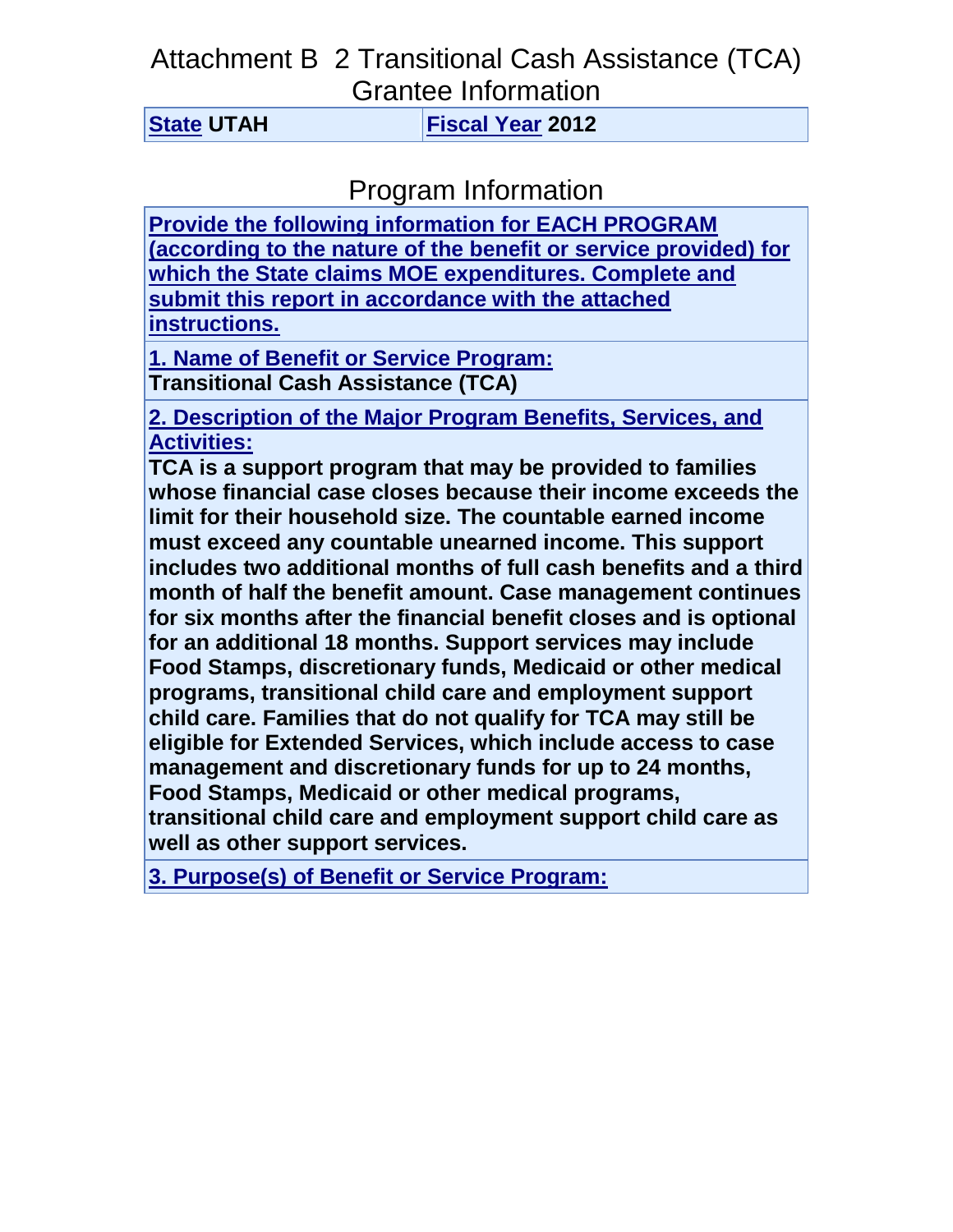**TCA is provided as a support to families when their cash assistance case closes to help them establish and maintain stability and prevent recidivism. This relates to TANF purposes (a) Provide assistance to needy families so that children may be cared for in their own homes or in the homes of relative, and (b) End the dependence of needy parents on government benefits by promoting job preparation, work, and marriage (at section 401 of the Social Security Act and 45 CFR 260.20 of the TANF regulations).**

**[4. Program Type. \(Check one\)](javascript:alert()**

**C** TANF C State

**5. Description of Work Activities (Complete only if this program is a separate State program):**

**The work activity is employment at a level at which the earnings remain above the income limit for the Family Employment Program based on their household size. When a family's income decreases below the income limit, the family can choose to remain on the TCA program through the end of the TCA period or have their financial assistance reverted back to FEP and meet all work activities required under the FEP program.**

**[6. Total State Expenditures for the Program for the Fiscal](javascript:alert()  [Year:](javascript:alert() \$1,285,545**

**7. Total State MOE Expenditures under the Program for the Fiscal Year: \$1,285,545**

**8. Total Number of Families Served under the Program with MOE Funds: 279**

 **This last figure represents (Check one):**

**The average monthly total for the fiscal year. The total served over the fiscal year.** 

**9. Financial Eligibility Criteria for Receiving MOE-funded Program Benefits or Services:**

**See Utah's FFY 2012 TANF State Plan, Section 3 – Employment**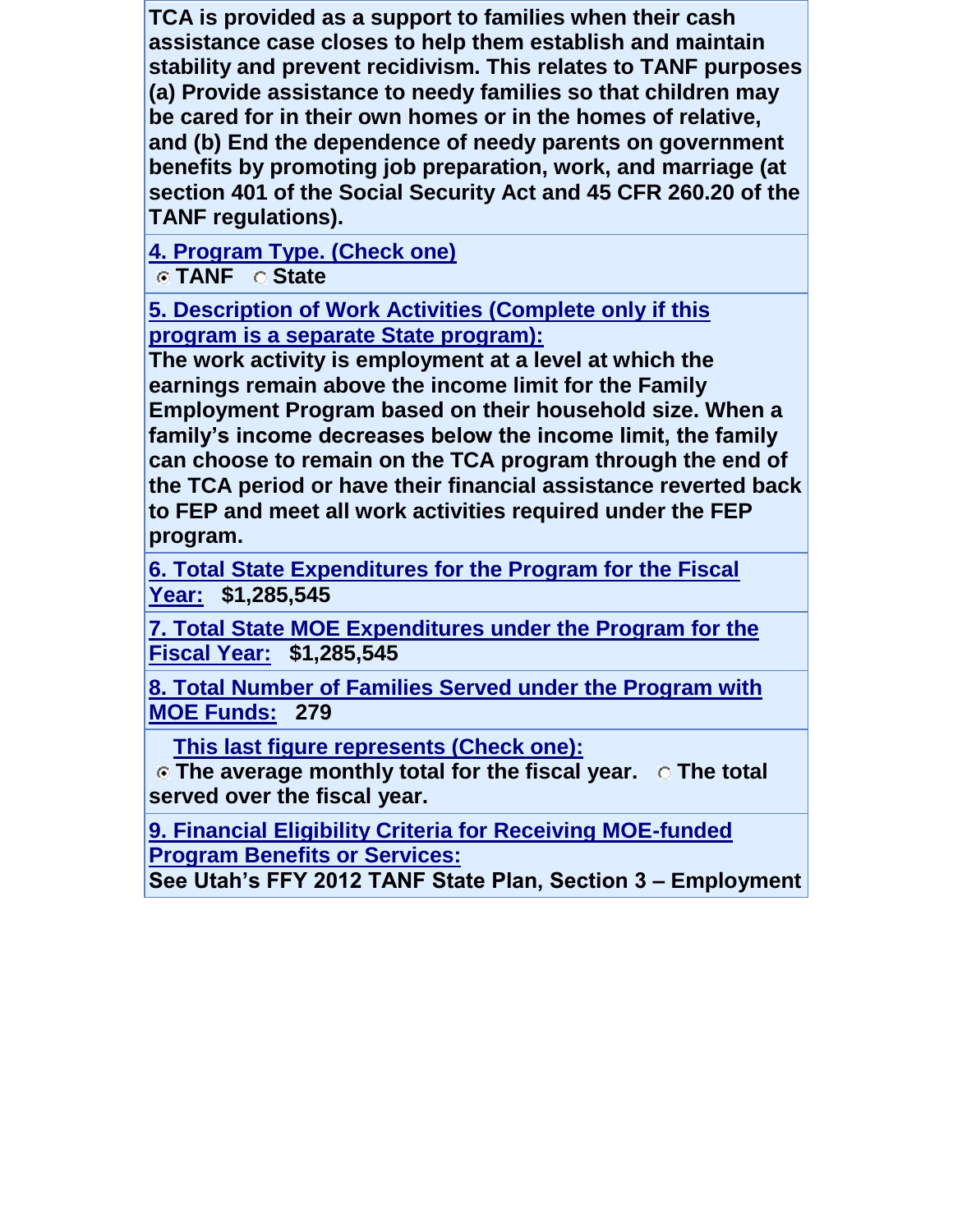**Planning, page 15.**

**[10. Prior Program Authorization: Was this program authorized](javascript:alert()  [and allowable under prior law? \(Check one\)](javascript:alert()**

**No**  $\overline{O}$  Yes  $\overline{O}$  No

**[11. Total Program Expenditures in FY 1995 \(NOTE: Provide](javascript:alert()  [only if response on question 10 is No\):](javascript:alert()** $\mathbf{\hat{m}}$  \$0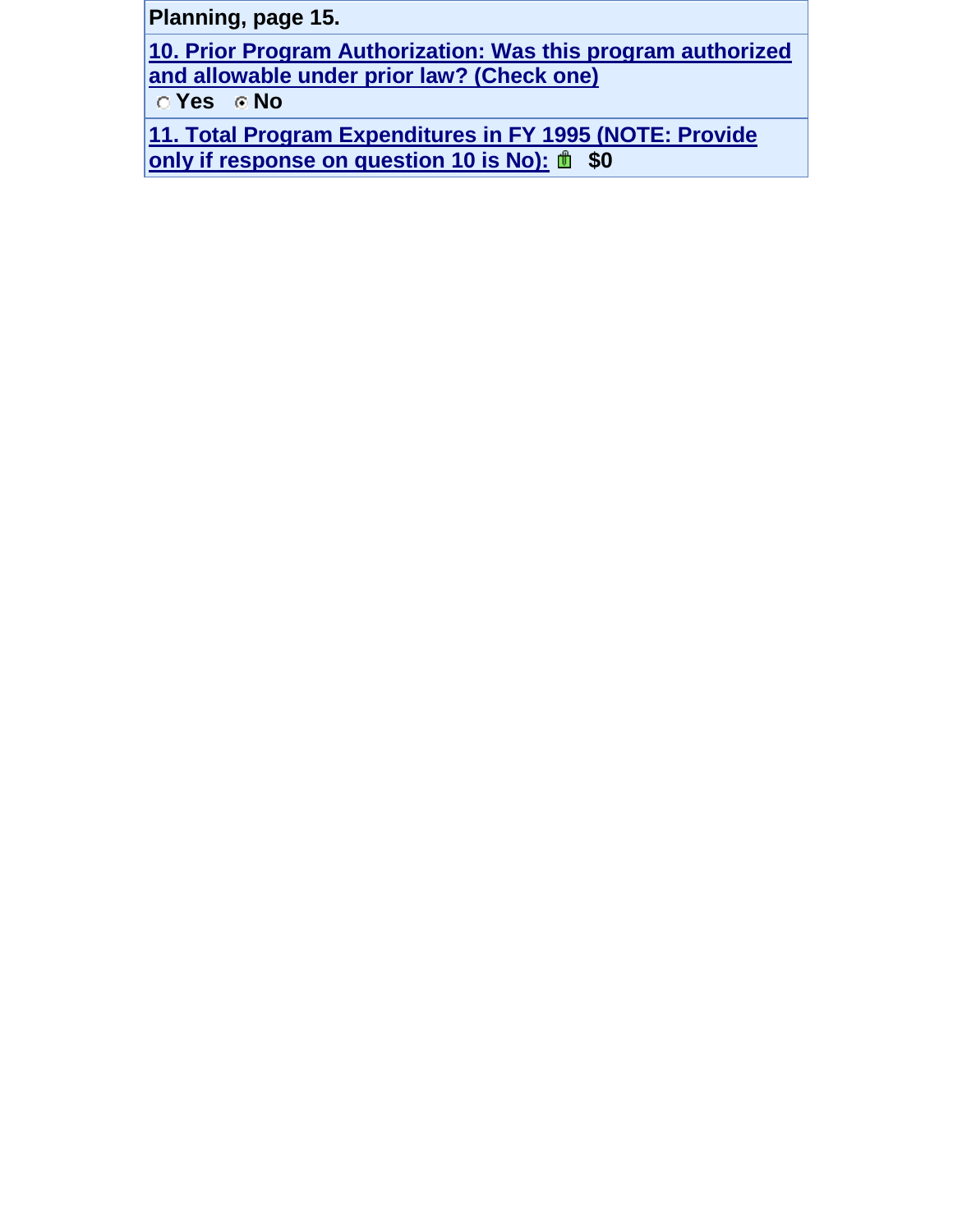## Attachment B 3 Baby Watch Early Intervention Services Grantee Information

**[State](javascript:alert() UTAH [Fiscal Year](javascript:alert() 2012**

Program Information

**[Provide the following information for EACH PROGRAM](javascript:alert()  [\(according to the nature of the benefit or service provided\) for](javascript:alert()  [which the State claims MOE expenditures. Complete and](javascript:alert()  [submit this report in accordance with the attached](javascript:alert()  [instructions.](javascript:alert()**

**1. Name of Benefit or Service Program:**

**Baby Watch Early Intervention Services (BWEI)**

**[2. Description of the Major Program Benefits, Services, and](javascript:alert()  [Activities:](javascript:alert()**

**The Baby Watch Early Intervention Program offers assessment and treatment services to children from birth to age three with disabilities or developmental delays and their families. Services are provided statewide through local agencies.**

**[3. Purpose\(s\) of Benefit or Service Program:](javascript:alert()**

**The purpose of BWEI Services is to ensure that Utah families and their children have a better chance at a healthier future and greater success entering school, while children are cared for in their own homes. This relates TANF purposes (1) Provide assistance to needy families so that children may be cared for in their own homes or in the homes of relatives, and (3) Prevent and reduce the incidence of out-of-wedlock pregnancies.**

**[4. Program Type. \(Check one\)](javascript:alert()**

**TANF State**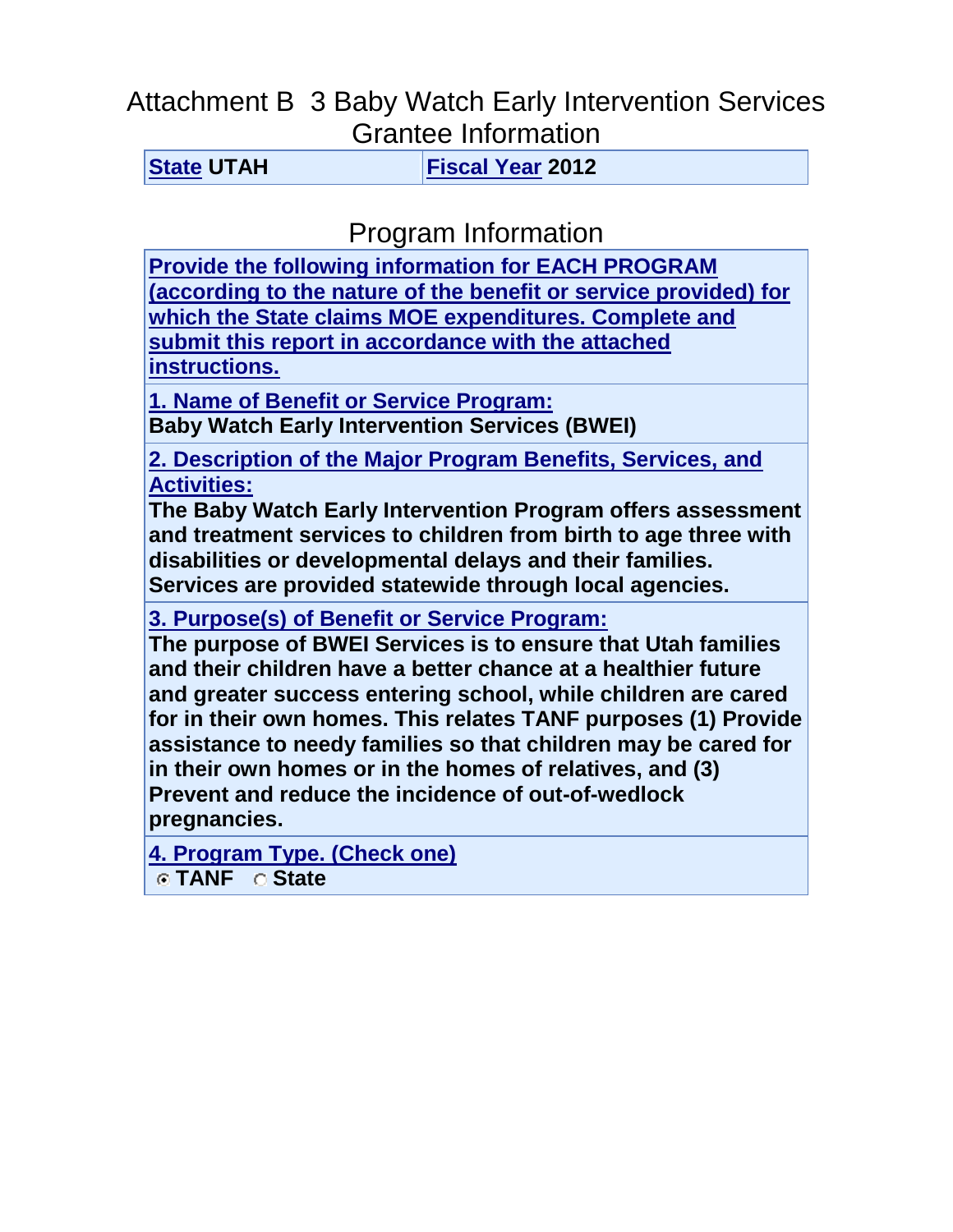**5. Description of Work Activities (Complete only if this program is a separate State program):**

**This program constitutes non-assistance under the TANF program and is not subject to work requirements.**

**[6. Total State Expenditures for the Program for the Fiscal](javascript:alert()  [Year:](javascript:alert() \$9,303,022**

**7. Total State MOE Expenditures under the Program for the Fiscal Year: \$1,140,471**

**8. Total Number of Families Served under the Program with MOE Funds: 1,920**

 **This last figure represents (Check one):**

**C** The average monthly total for the fiscal year. **C** The total **served over the fiscal year.** 

**9. Financial Eligibility Criteria for Receiving MOE-funded Program Benefits or Services:**

**See Utah's FFY 2012TANF State Plan, Section 2 – Needy Families, page 12.**

**[10. Prior Program Authorization: Was this program authorized](javascript:alert()  [and allowable under prior law? \(Check one\)](javascript:alert()**

**C** Yes **C** No

**[11. Total Program Expenditures in FY 1995 \(NOTE: Provide](javascript:alert()  [only if response on question 10 is No\):](javascript:alert() \$2,834,062**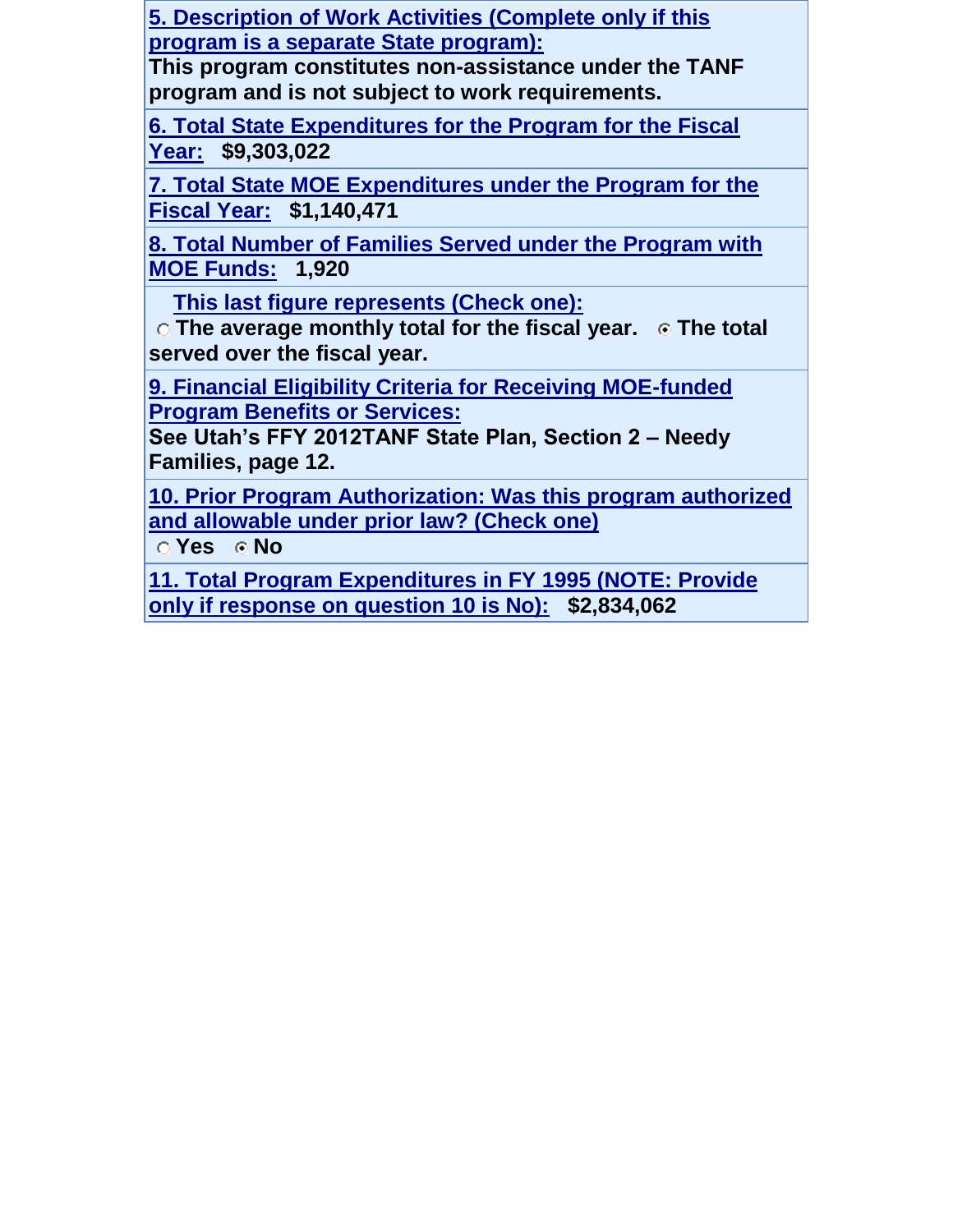# Attachment B 4 Child Protective Services (CPS) In-Home Parenting Services Grantee Information

**[State](javascript:alert() UTAH [Fiscal Year](javascript:alert() 2012**

Program Information

**[Provide the following information for EACH PROGRAM](javascript:alert()  [\(according to the nature of the benefit or service provided\) for](javascript:alert()  [which the State claims MOE expenditures. Complete and](javascript:alert()  [submit this report in accordance with the attached](javascript:alert()  [instructions.](javascript:alert()**

**1. Name of Benefit or Service Program:**

**Child Protective Services (CPS) In-Home Parenting Services**

**[2. Description of the Major Program Benefits, Services, and](javascript:alert()  [Activities:](javascript:alert()**

**CPS In-Home Parenting Services provides direct services to parents to help families that may need help keeping their children in the home. In addition, this program provides services for parents to learn new skills that meet their own needs and to build relationships with their children.**

**[3. Purpose\(s\) of Benefit or Service Program:](javascript:alert()**

**The purpose of this program is to stabilize families by helping children deal with family stress and providing services to parents to meet their needs as well as build relationships with their children. This relates to TANF purpose (1) Provide assistance to needy families so that children may be cared for in their own homes or in the homes of relatives.**

**[4. Program Type. \(Check one\)](javascript:alert() TANF State**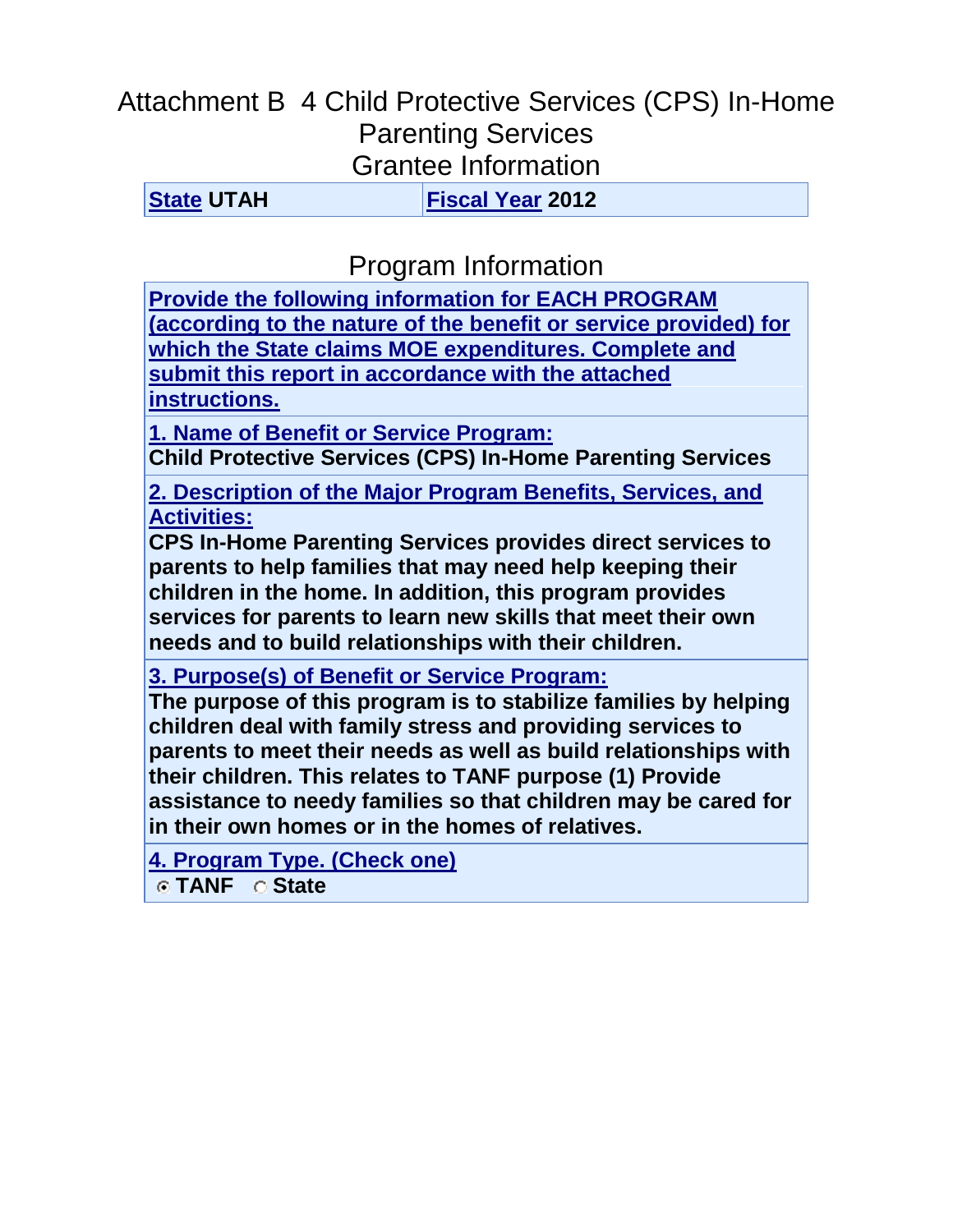**5. Description of Work Activities (Complete only if this program is a separate State program):**

**This program constitutes non-assistance under the TANF program and is not subject to work requirements.**

**[6. Total State Expenditures for the Program for the Fiscal](javascript:alert()  [Year:](javascript:alert() \$6,747,390**

**7. Total State MOE Expenditures under the Program for the Fiscal Year: \$1,827,595**

**8. Total Number of Families Served under the Program with MOE Funds: 35,757**

 **This last figure represents (Check one):**

**C** The average monthly total for the fiscal year. **C** The total **served over the fiscal year.** 

**9. Financial Eligibility Criteria for Receiving MOE-funded Program Benefits or Services:**

**See Utah's FFY 2012 TANF State Plan, Section 2 – Needy Families, page 12.**

**[10. Prior Program Authorization: Was this program authorized](javascript:alert()  [and allowable under prior law? \(Check one\)](javascript:alert()**

**Yes No** 

**[11. Total Program Expenditures in FY 1995 \(NOTE: Provide](javascript:alert()  [only if response on question 10 is No\):](javascript:alert() \$0**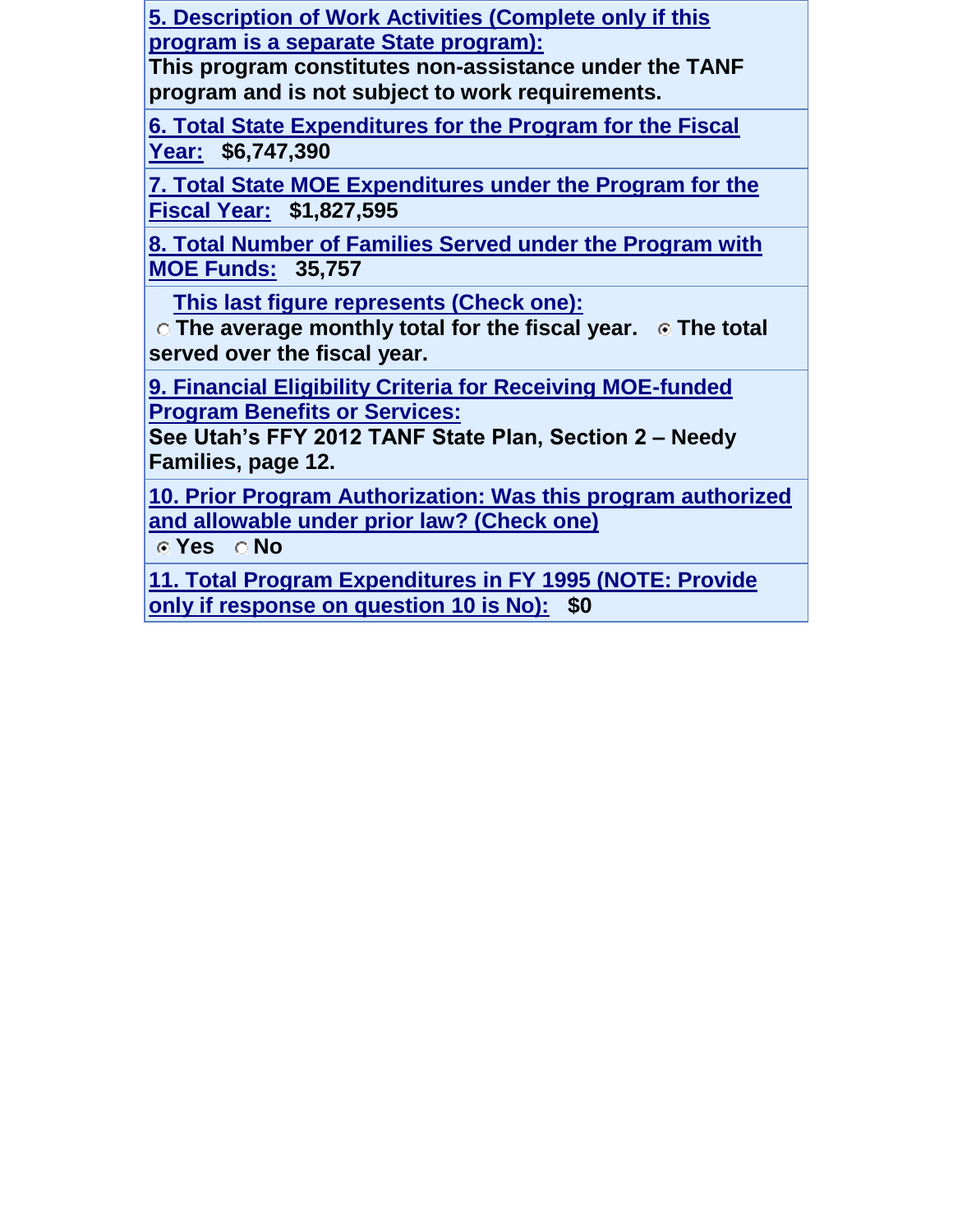## Attachment B 5 Humanitarian Center Food Production/Distribution and Social and Humanitarian **Services** Grantee Information

**[State](javascript:alert() UTAH [Fiscal Year](javascript:alert() 2012**

Program Information

**[Provide the following information for EACH PROGRAM](javascript:alert()  [\(according to the nature of the benefit or service provided\) for](javascript:alert()  [which the State claims MOE expenditures. Complete and](javascript:alert()  [submit this report in accordance with the attached](javascript:alert()  [instructions.](javascript:alert()**

**1. Name of Benefit or Service Program:**

**Humanitarian Center Food Production/Distribution and Social and Humanitarian Services**

**[2. Description of the Major Program Benefits, Services, and](javascript:alert()  [Activities:](javascript:alert()**

**Humanitarian Center Food Production/Distribution and Social and Humanitarian Services programs includes canneries, farms (production of soap, milk, pasta and bread), Deseret Meat (meat packaging), Deseret Feedlot, and Deseret Grain (grain storage). The food that is grown and canned at Deseret Industry sites is sent to food banks that serve low-income Utah residents. Volunteer hours spent growing, preparing, and distributing food and clothing ensure that Utah's needy children and their families have proper nourishment and clothing to allow for a more successful future. Through the social services program, volunteers provide services to needy families including employment resources; teaching family relationships, marriage and parenting classes; handling pregnancy classes; and adoption hot lines. Emergency**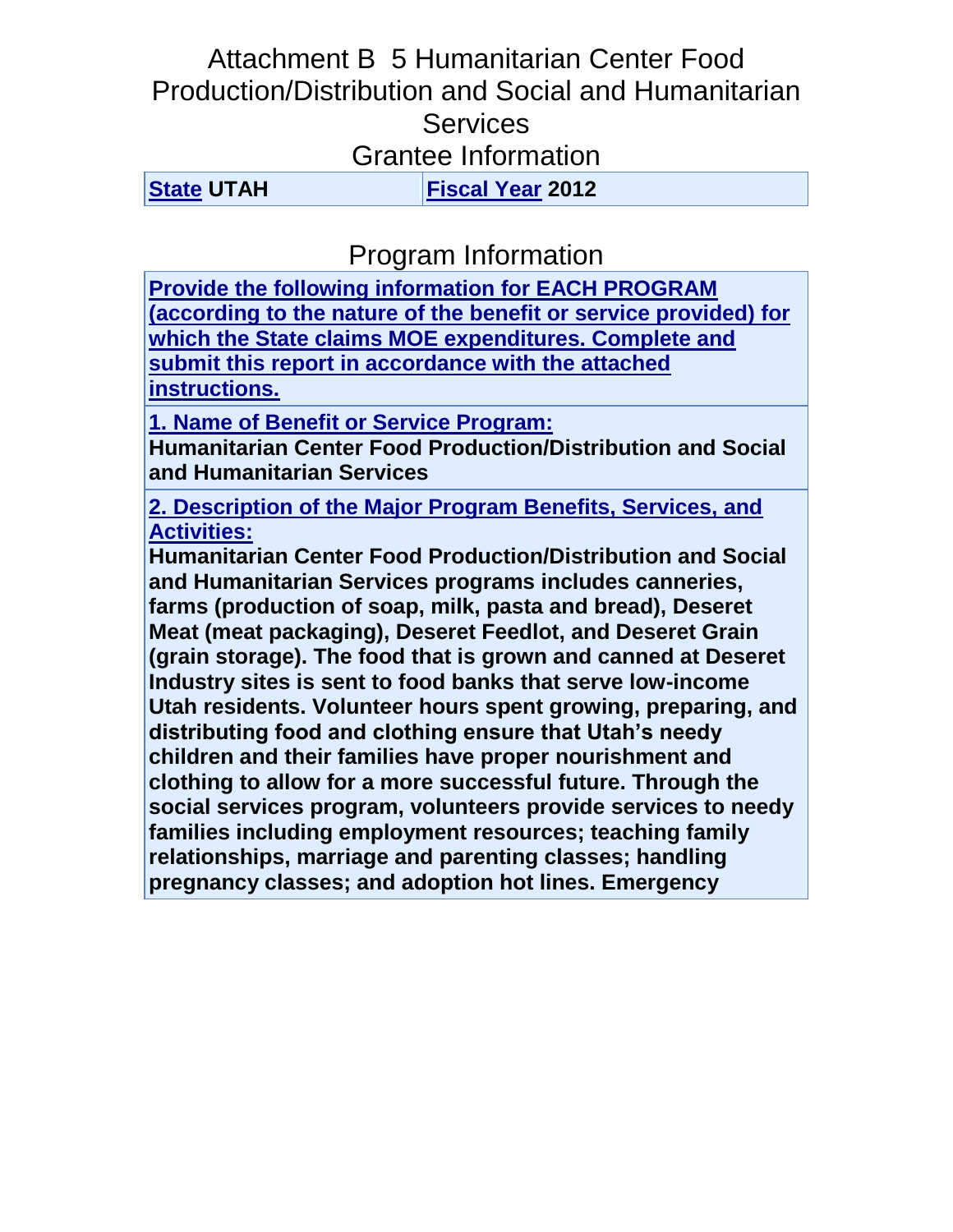**response volunteers also assist with the production of kits for humanitarian distribution and other emergency response/clean-up efforts.**

**[3. Purpose\(s\) of Benefit or Service Program:](javascript:alert()**

**These programs relate to TANF purposes (1) Provide assistance to needy families so that children may be cared for in their own homes or in the homes of relatives; (2) End the dependence of needy parents on government benefits by promoting job preparation, work, and marriage; (3) Prevent and reduce the incidence of out-of-wedlock pregnancies; and (4) Encourage the formation and maintenance of two-parent families.**

**[4. Program Type. \(Check one\)](javascript:alert()**

**TANF State** 

**5. Description of Work Activities (Complete only if this program is a separate State program):**

**This program constitutes non-assistance under the TANF program and is not subject to work requirements.**

**[6. Total State Expenditures for the Program for the Fiscal](javascript:alert()  [Year:](javascript:alert() \$44,722,098**

**7. Total State MOE Expenditures under the Program for the Fiscal Year: \$12,183,690**

**8. Total Number of Families Served under the Program with MOE Funds: 245,750**

 **This last figure represents (Check one):**

**C** The average monthly total for the fiscal year. **C** The total **served over the fiscal year.** 

**9. Financial Eligibility Criteria for Receiving MOE-funded Program Benefits or Services:**

**See Utah's FFY 2012 TANF State Plan, Section 2 – Needy Families, page 13.**

**[10. Prior Program Authorization: Was this program authorized](javascript:alert()**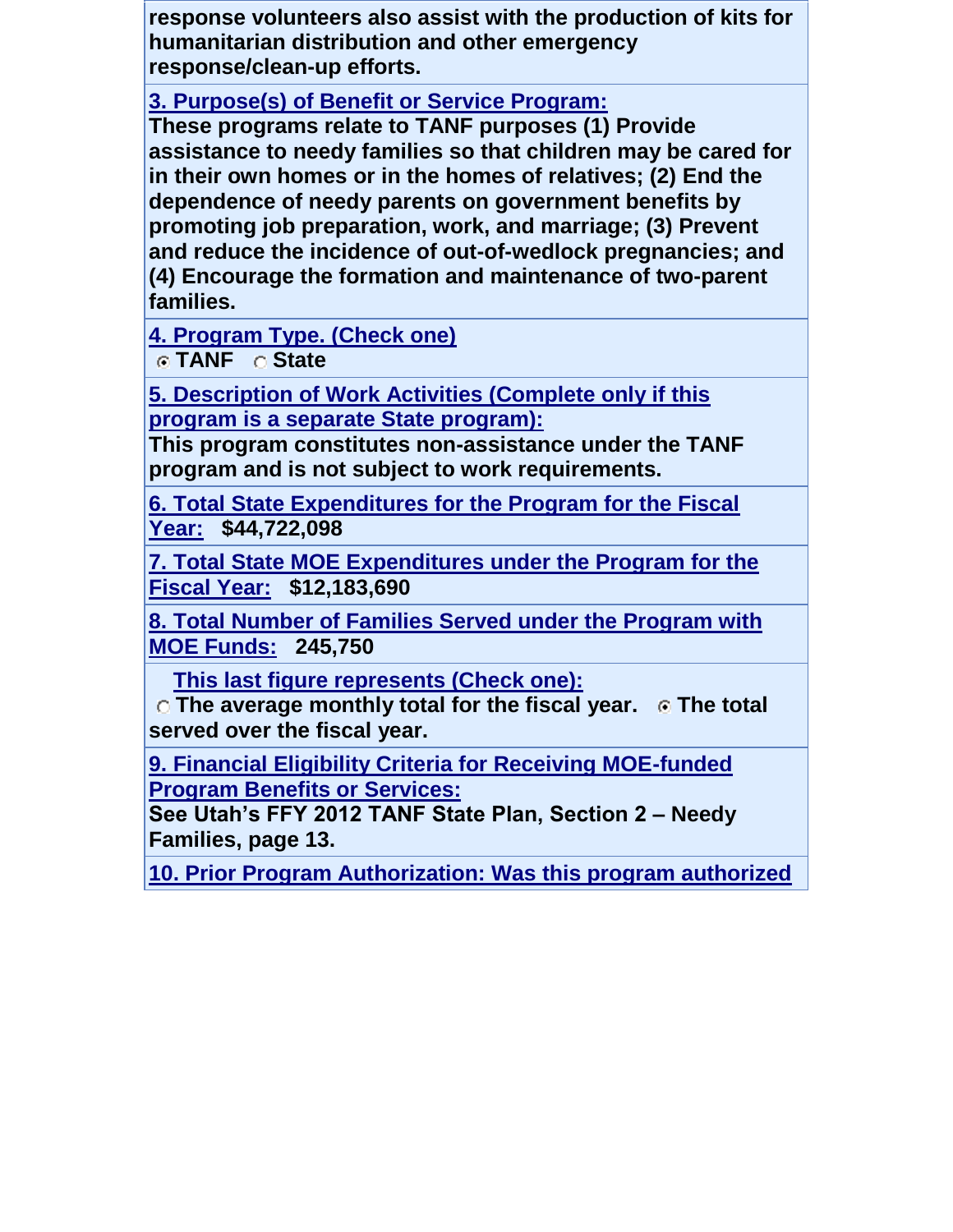**and allowable under prior law? (Check one)**

**Yes Mo** 

**[11. Total Program Expenditures in FY 1995 \(NOTE: Provide](javascript:alert()  [only if response on question 10 is No\):](javascript:alert() \$6,937,582**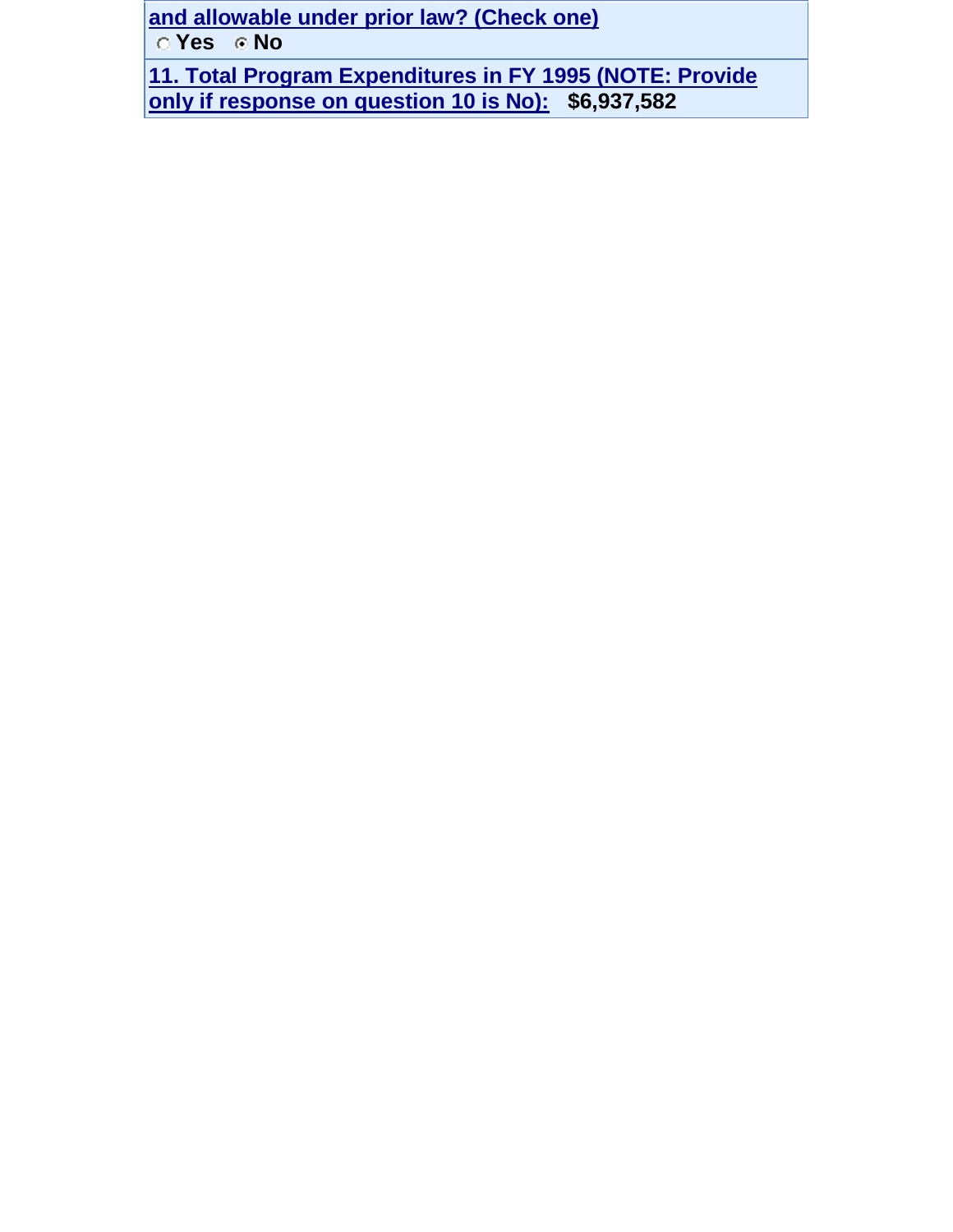### Attachment B 6 Juvenile Justice Grantee Information

**[State](javascript:alert() UTAH [Fiscal Year](javascript:alert() 2012**

Program Information

**[Provide the following information for EACH PROGRAM](javascript:alert()  [\(according to the nature of the benefit or service provided\) for](javascript:alert()  [which the State claims MOE expenditures. Complete and](javascript:alert()  [submit this report in accordance with the attached](javascript:alert()  [instructions.](javascript:alert()**

**1. Name of Benefit or Service Program: Juvenile Justice**

**[2. Description of the Major Program Benefits, Services, and](javascript:alert()  [Activities:](javascript:alert()**

**Juvenile Justice Programs, include: receiving center locations for local law enforcement to take youth after arrest for status offenses or delinquent acts that do not meet the Detention Admission Guidelines; Free 24-hour crisis counseling and 60 day individual and family counseling to keep the family together and keep the youth from entering the juvenile justice system; Observation and Assessment: provides comprehensive evaluation and assessment for psychological, behavioral, social, educational and physical issues to determine the youth's need for services. These programs are designed to keep kids living in their communities and not in the formal juvenile justice system. These program services have also been successful in supporting Utah's status as one of the state's leading the nation in low percentages of live births to unmarried mothers.**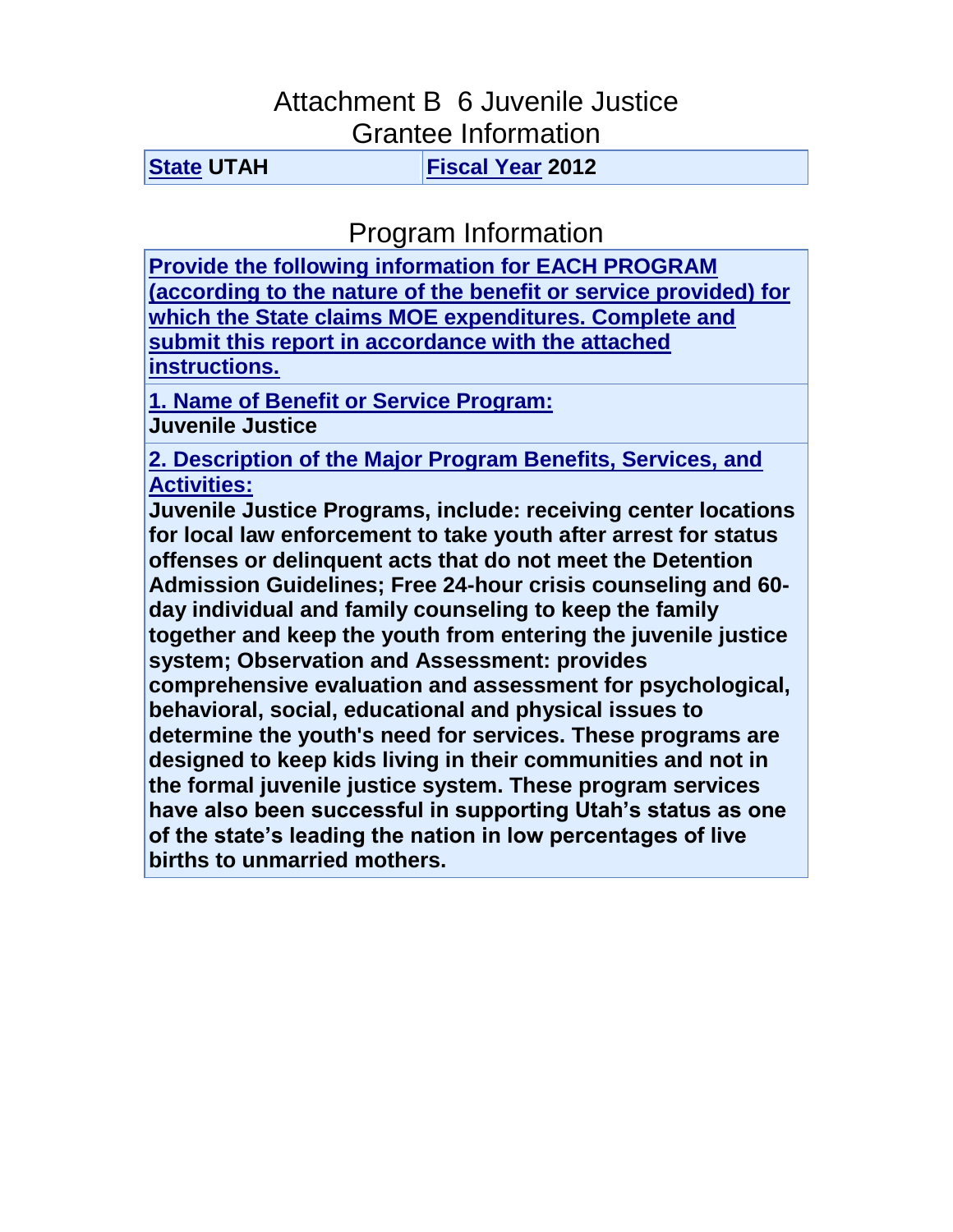### **[3. Purpose\(s\) of Benefit or Service Program:](javascript:alert()**

**Includes expenditures in juvenile receiving centers, youth services and early intervention services focused on keeping at-risk youth out of the detention centers operated by the juvenile justice system. Expenditures claimed under this program are limited to those reasonably calculated to benefit children living in their own home. This relates to TANF purposes (1) Provide assistance to needy families so that children may be cared for in their own homes or in the homes of relatives, and (3) Prevent and reduce the incidence of out-ofwedlock pregnancies.**

**[4. Program Type. \(Check one\)](javascript:alert()**

**TANF State** 

**5. Description of Work Activities (Complete only if this program is a separate State program):**

**This program constitutes non-assistance under the TANF program and is not subject to work requirements.**

**[6. Total State Expenditures for the Program for the Fiscal](javascript:alert()  [Year:](javascript:alert() \$6,346,963**

**7. Total State MOE Expenditures under the Program for the Fiscal Year: \$1,728,680**

**8. Total Number of Families Served under the Program with MOE Funds: 505**

 **This last figure represents (Check one):**

**C** The average monthly total for the fiscal year. **C** The total **served over the fiscal year.** 

**9. Financial Eligibility Criteria for Receiving MOE-funded Program Benefits or Services:**

**See Utah's FFY 2012 TANF State Plan, Section 2- Needy Families, page 12. For these services, a family is considered eligible when: • The family includes a dependent child under the age of 18 •The family's household gross income does not exceed 300 percent of the Federal Poverty Level (FPL) • They**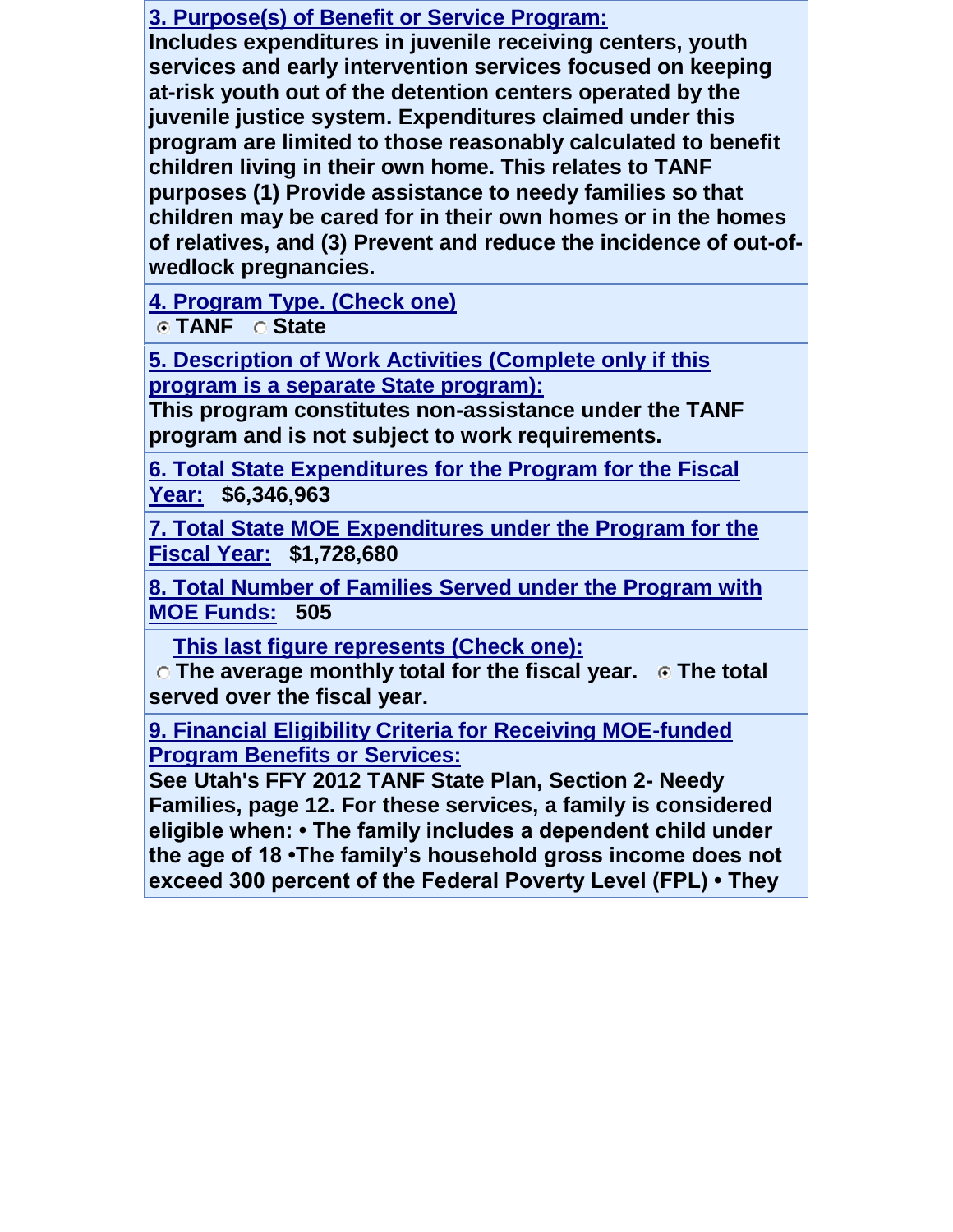**reside in Utah • They meet either U.S. citizenship status or an employment eligible non-citizen with status of permanent legal resident, refugee, conditional entrant or individuals granted political asylum.**

**[10. Prior Program Authorization: Was this program authorized](javascript:alert()  [and allowable under prior law? \(Check one\)](javascript:alert() C** Yes **C** No

**[11. Total Program Expenditures in FY 1995 \(NOTE: Provide](javascript:alert()  [only if response on question 10 is No\):](javascript:alert() \$321,048**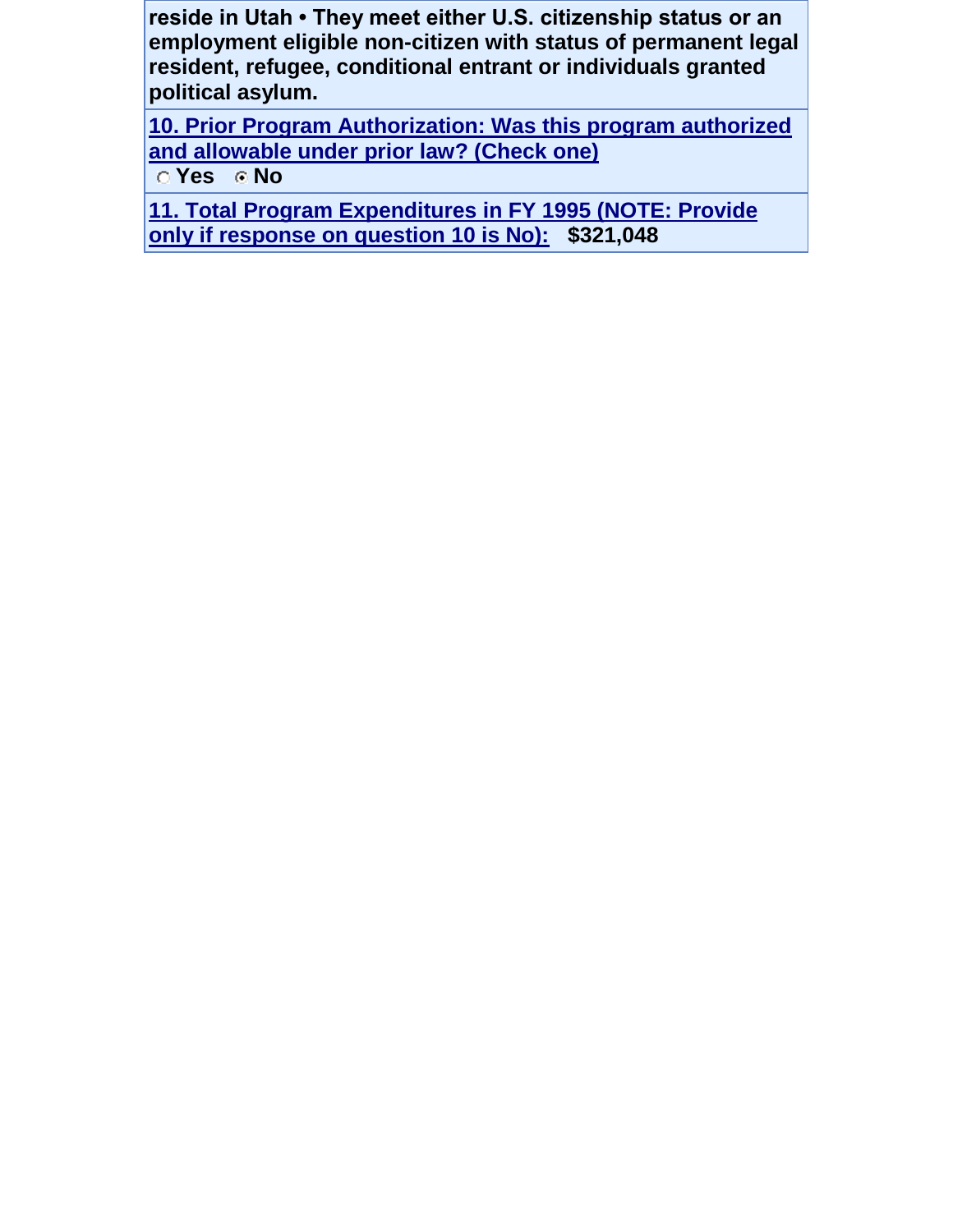# **Certification** Certify:

**This certifies that all [families for which the State claims MOE](javascript:alert()  [expenditures for the fiscal year meet the State's criteria for](javascript:alert()  ["eligible families."](javascript:alert()** 



**[Name](javascript:alert() Sisifo C. Taatiti**

**[Title](javascript:alert() TANF Program Manager**

**[Date Submitted](javascript:alert() 03/13/2013**

**[Approved OMB No. 0970-0248 Form ACF-204, expires](javascript:alert()  [08/31/2015.](javascript:alert()**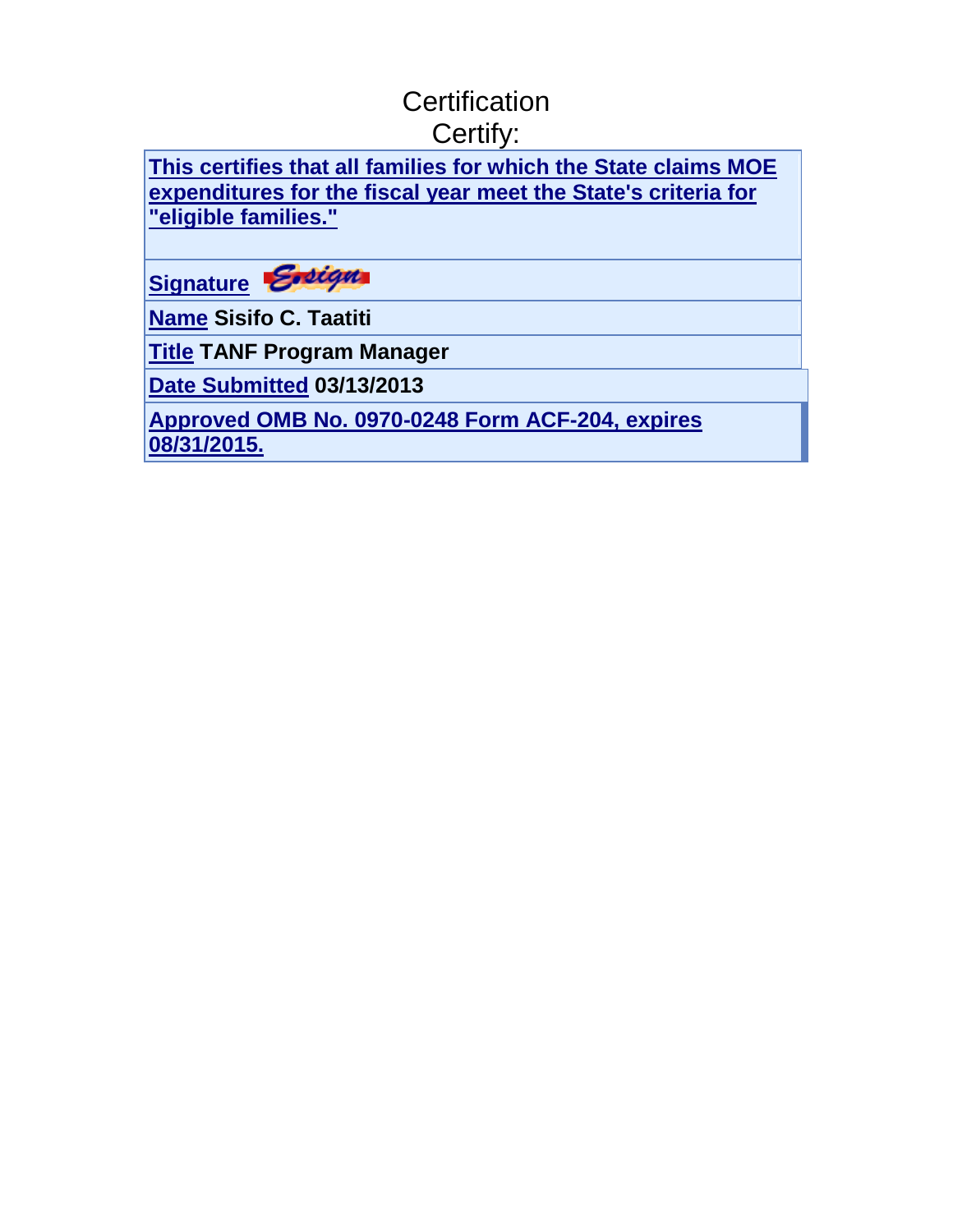#### **ATTACHMENTS**

Attachment B Family Employment Program (FEP) and Family Employment Program Two Parent (FEP-TP) 11. Total Program Expenditures in FY 1995 (NOTE: Provide only if response on question 10 is No):

To Whom It May Concern, Regarding Utah's ACF TANF Annual Report, Attachment B, Total State MOE Expenditures:

Because the program was not authorized and allowable under prior law, and the program did not exist in 1995, there are no program expenditures to report.

If further explanation is required, please contact Rachael Licciardone at 801.889.8674 or [rlicciardone@utah.gov.](mailto:rlicciardone@utah.gov)